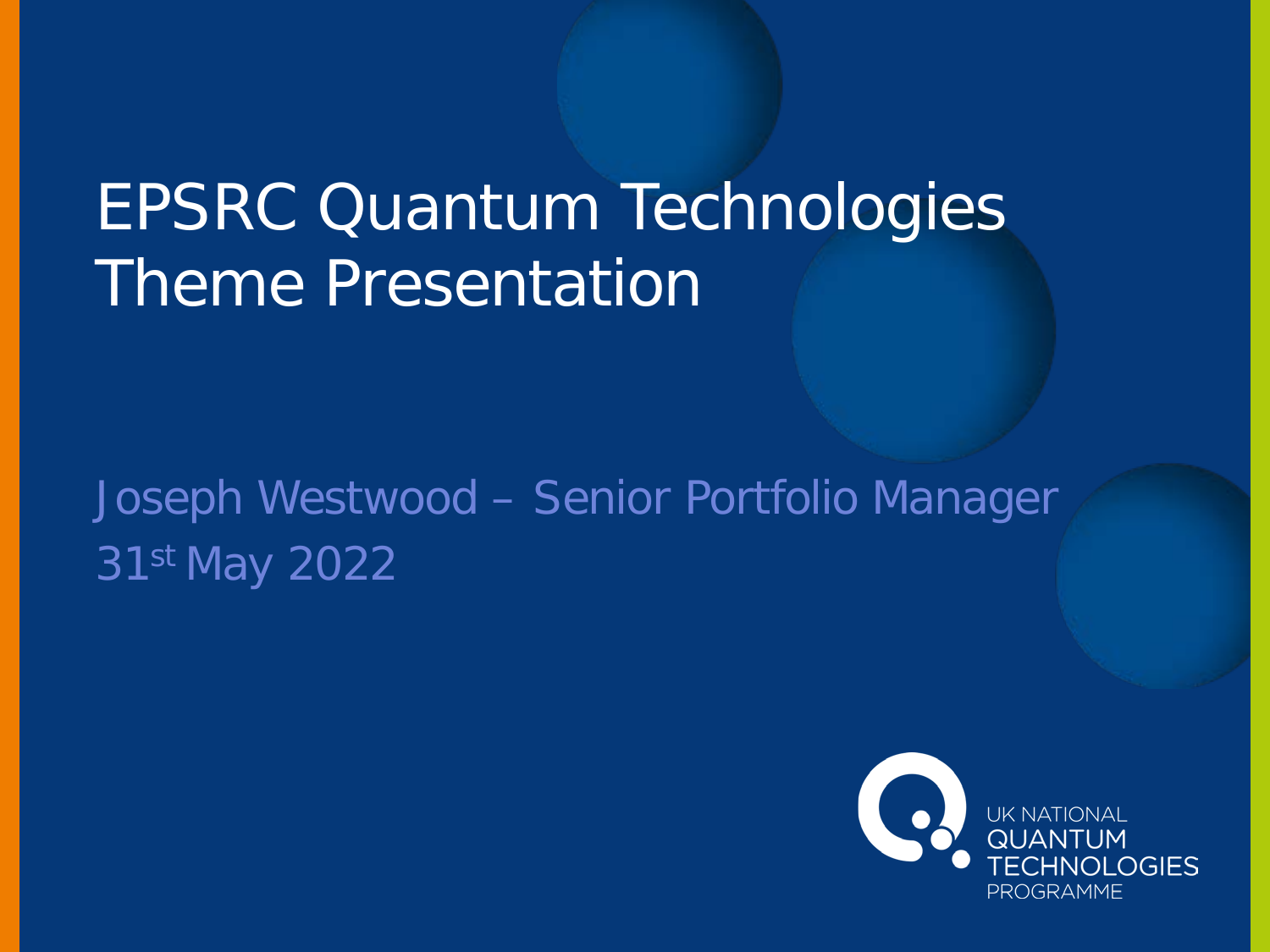# **Summary**

- To provide the context for EPSRC's investments in Quantum Technologies as part of the UK National Quantum Technologies Programme
- To share current EPSRC plans on Quantum **Technologies**
- To highlight international collaboration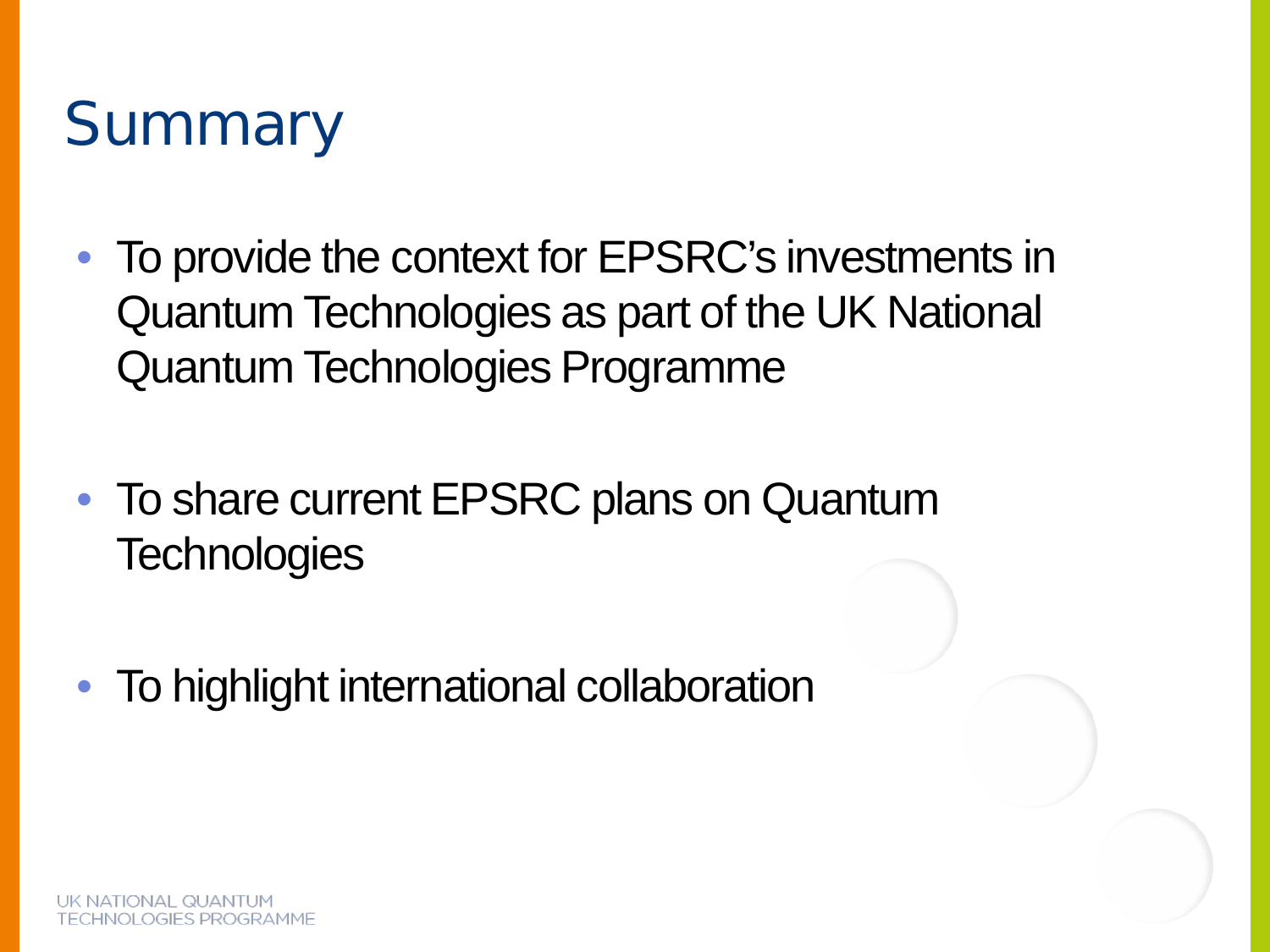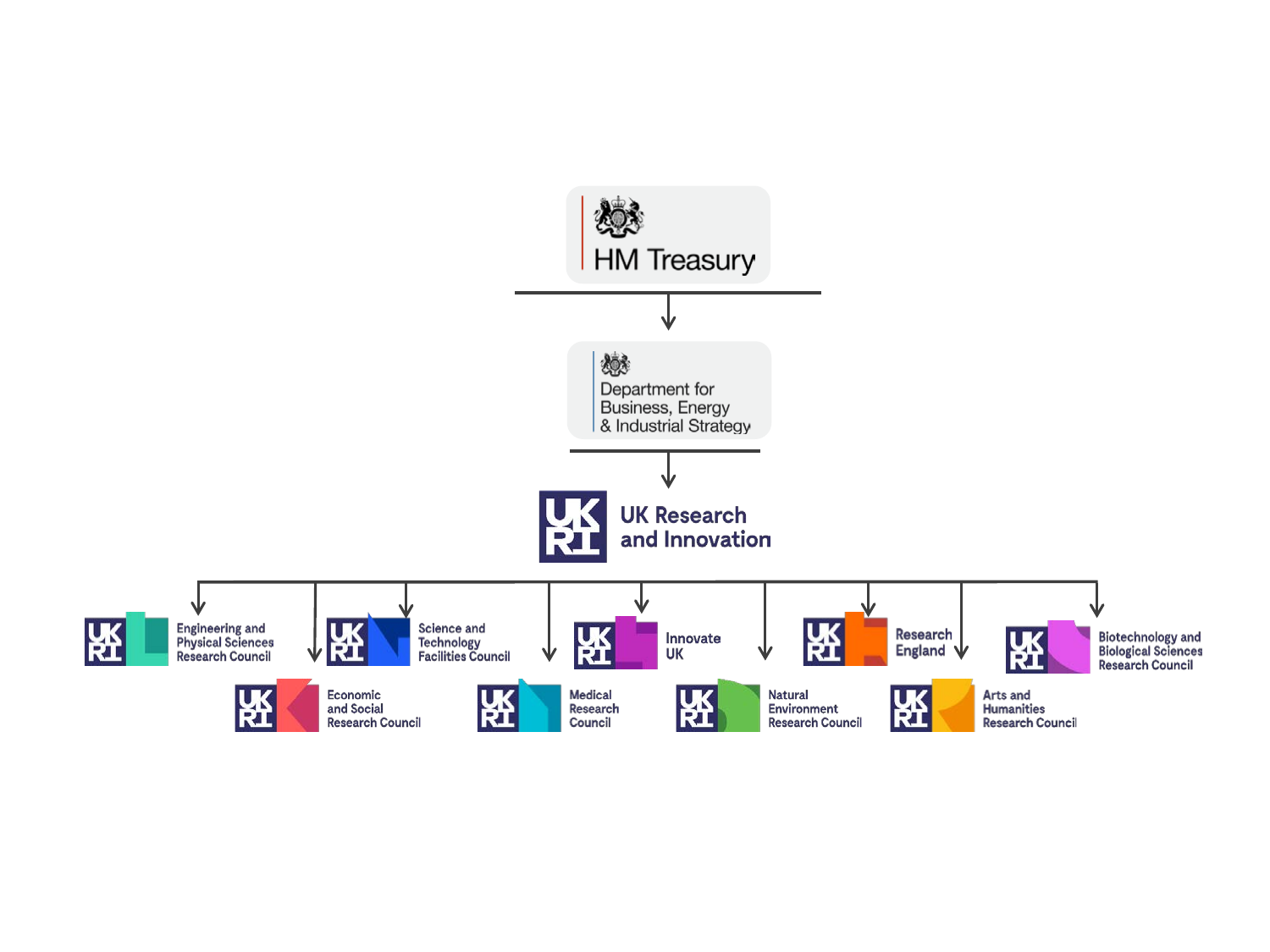### EPSRC Vision

- To make the UK recognised as the place where the most creative researchers can deliver **world-leading engineering and physical sciences research**
- To work within the research ecosystem of UKRI, the R&D base within business, SMEs, government departments, charitable organisations and international **partnerships** to identify and tackle new research challenges and deliver societal and economic impact from our research base

To build on our **strong working partnerships with business** to play a leading role within UKRI, particularly working in **partnership with IUK**, in delivering economic prosperity to the UK (and hence the government's target of 2.4% of GDP invested in R&D by 2027)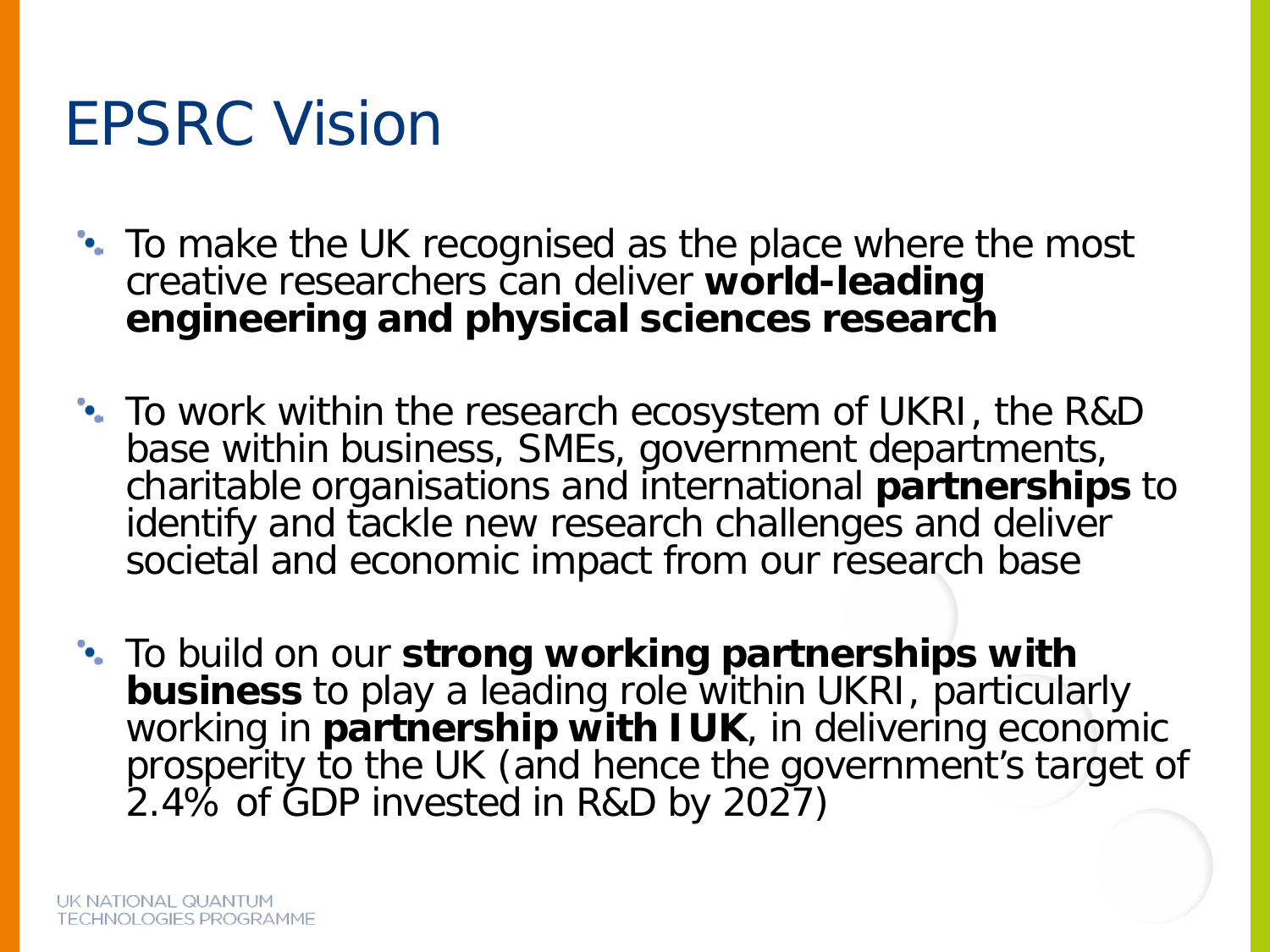#### Research and Innovation Landscape 2022

- HMG Integrated Review 2021
- R&D People and Culture Strategy
	- Including launch of "New Deal for Postgraduate Researchers"
- UK Government: Innovation Strategy
- The Review of Research Bureaucracy (BEIS)
- Levelling Up White Paper
- UK National AI Strategy
- Build Back Better: Our plan for Growth (2021)
- National Security and Investment Act (2021)
- Comprehensive Spending Review (Autumn 2021)
- UKRI Strategy (Autumn 2021)
- EPSRC Delivery Plan (Spring 2022)
- UK Government Quantum Strategy ongoing



HM Government

#### Global Britain in a competitive age

The Integrated Review of Security, Defence, Development and Foreign Policy





UKRI Strategy 2022-2027

Transforming tomorrow together

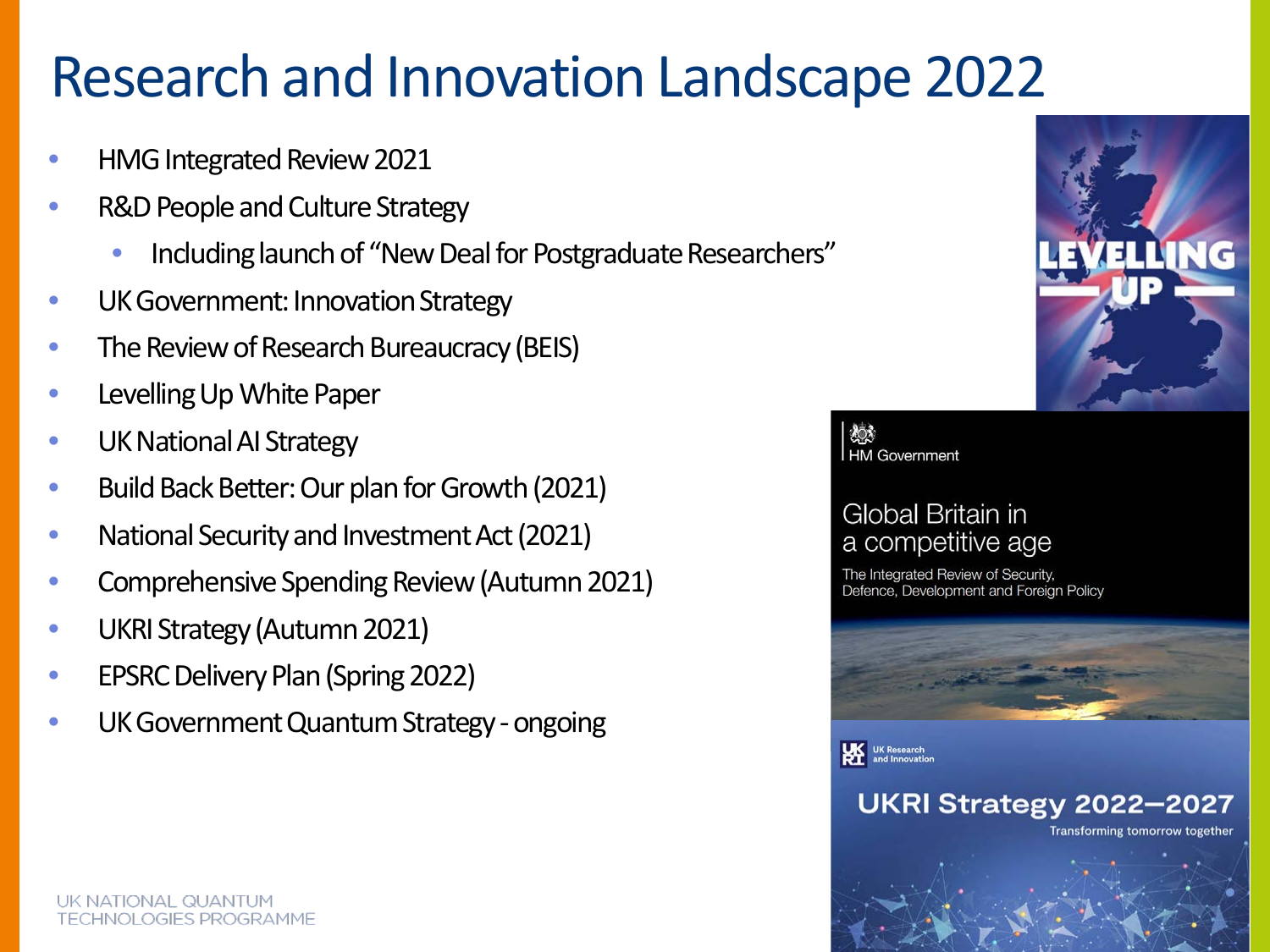# Update on Spending Review 2021

- The Government Spending Review announced on Oct 27<sup>th</sup> specifically increases the Core Research budget used by UKRI research councils and Research England, and the National Academies.
- UKRI's allocation from BEIS is £25bn for 22/23 to 24/25.
- This increased and sustained investment through a 3 year settlement for research and innovation is certainly welcome.
- Internal allocation of budgets to different councils is currently under way.

We expect theme budgets to be confirmed by July 2022.

ONAL OUANT **TECHNOLOGIES PROGRAMME**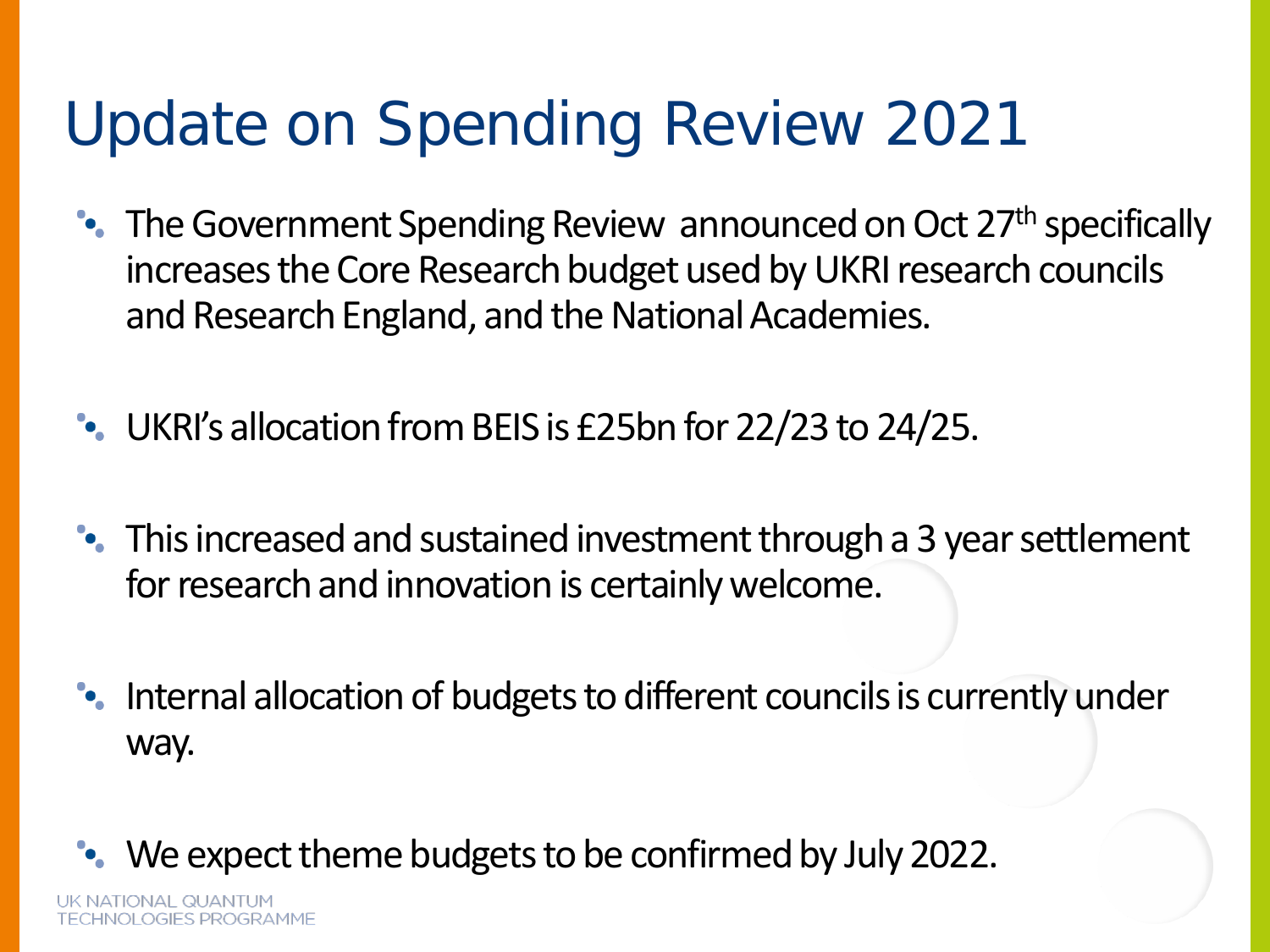# Update on Spending Review 2021

What does that mean for UK academics?

- QT budget set for the coming years and some activities under our priorities will be possible
- An uplift would allow for bigger and additional investments as spend budget is limited each year through large investments like the Hubs.
- We will be able to start activities up to the end of Phase 2 of NQTP, but funding beyond FY24/25 will not be covered in the announcement.
- We have started to look at possible scenarios of what activities we would like to see in Phase 3 and will start to seek community input this year to help plans take shape.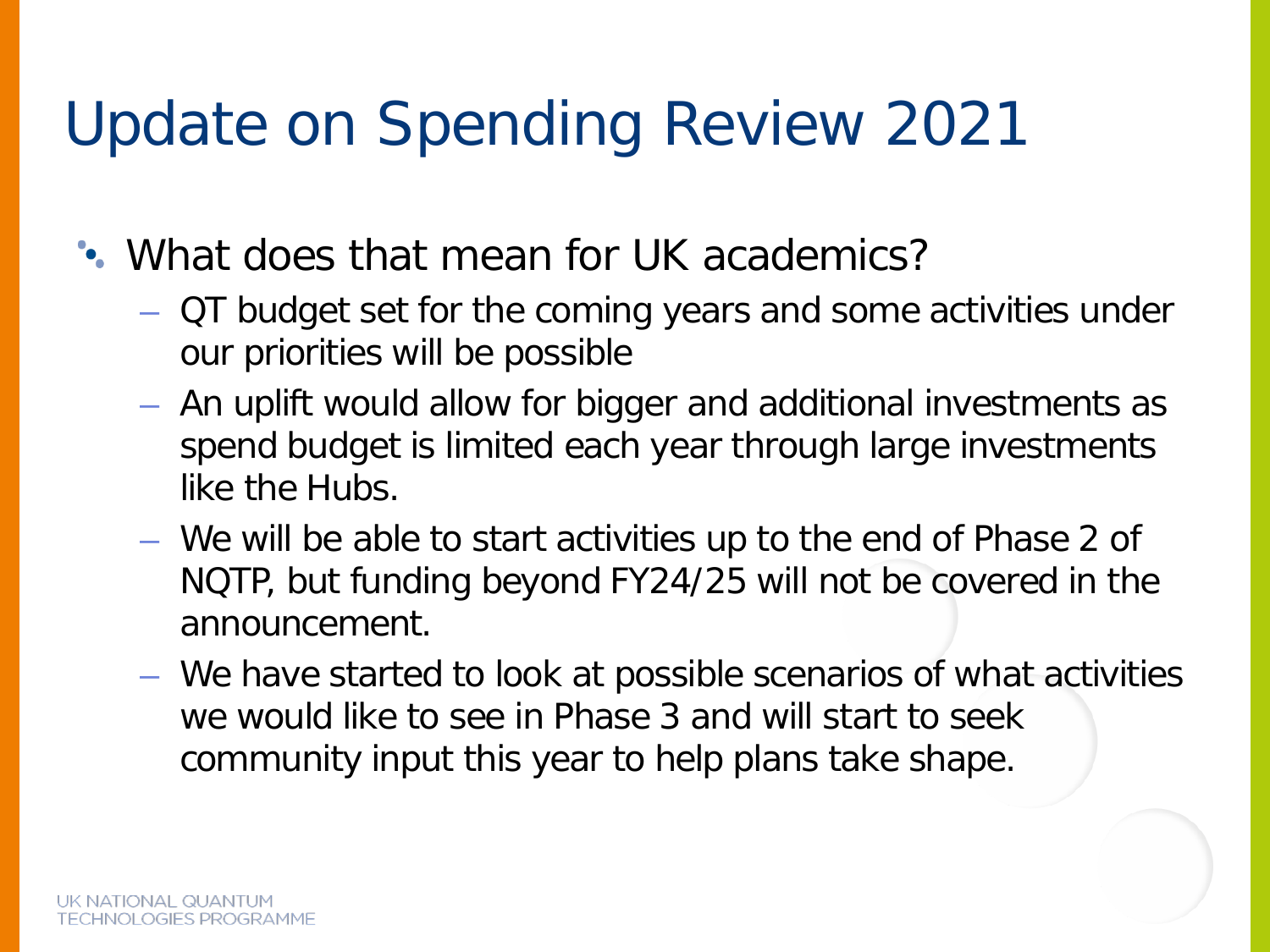# National Quantum Technologies Programme



- The UK National Quantum Technologies Programme (NQTP) is a £1 billion dynamic collaboration between industry, academia and government.
- It supports ideas, innovation and investment to secure UK advantage and opportunities in the globally competitive new quantum era.
- Phase 1: 2014-2019 Widening awareness, understanding and take-up of quantum technologies in government, industry and academia
- Phase 2: 2019-2024 Increase the focus of commercialisation and innovation around Quantum **Technologies**

UK NATIONAL QUANTUM **TECHNOLOGIES PROGRAMME**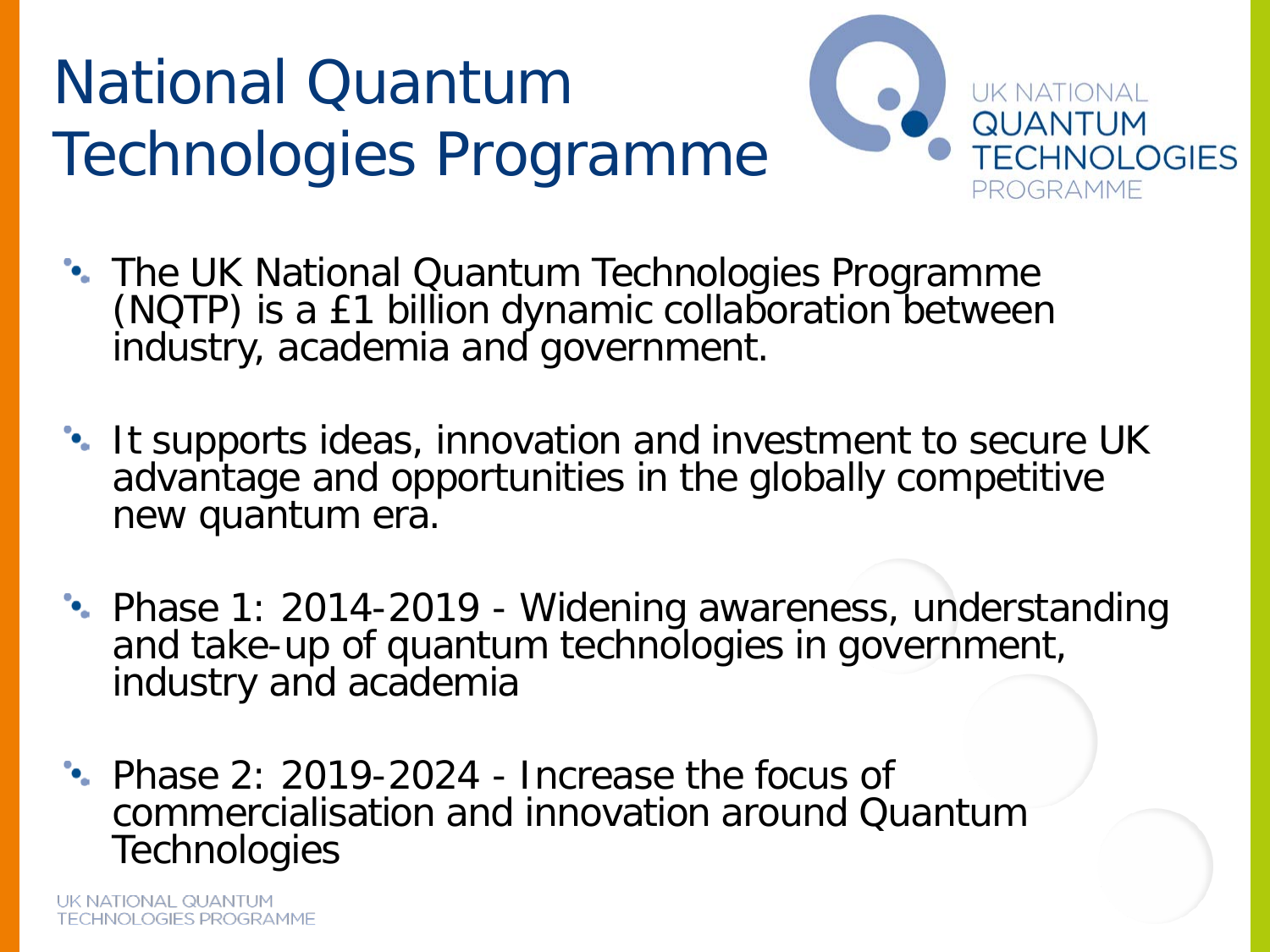# Where does EPSRC fit within the NQTP?

- $\mathcal{P}_{\mathbf{e}_n}$ One of 8 partners in the UK National Quantum Technologies Programme in Phase 2
- $\mathbf{e}_\mathrm{a}$ Activities focus on delivering against the NQTP objectives of the Strategic Intent





















**UK NATIONAL QUANTUM TECHNOLOGIES PROGRAMME**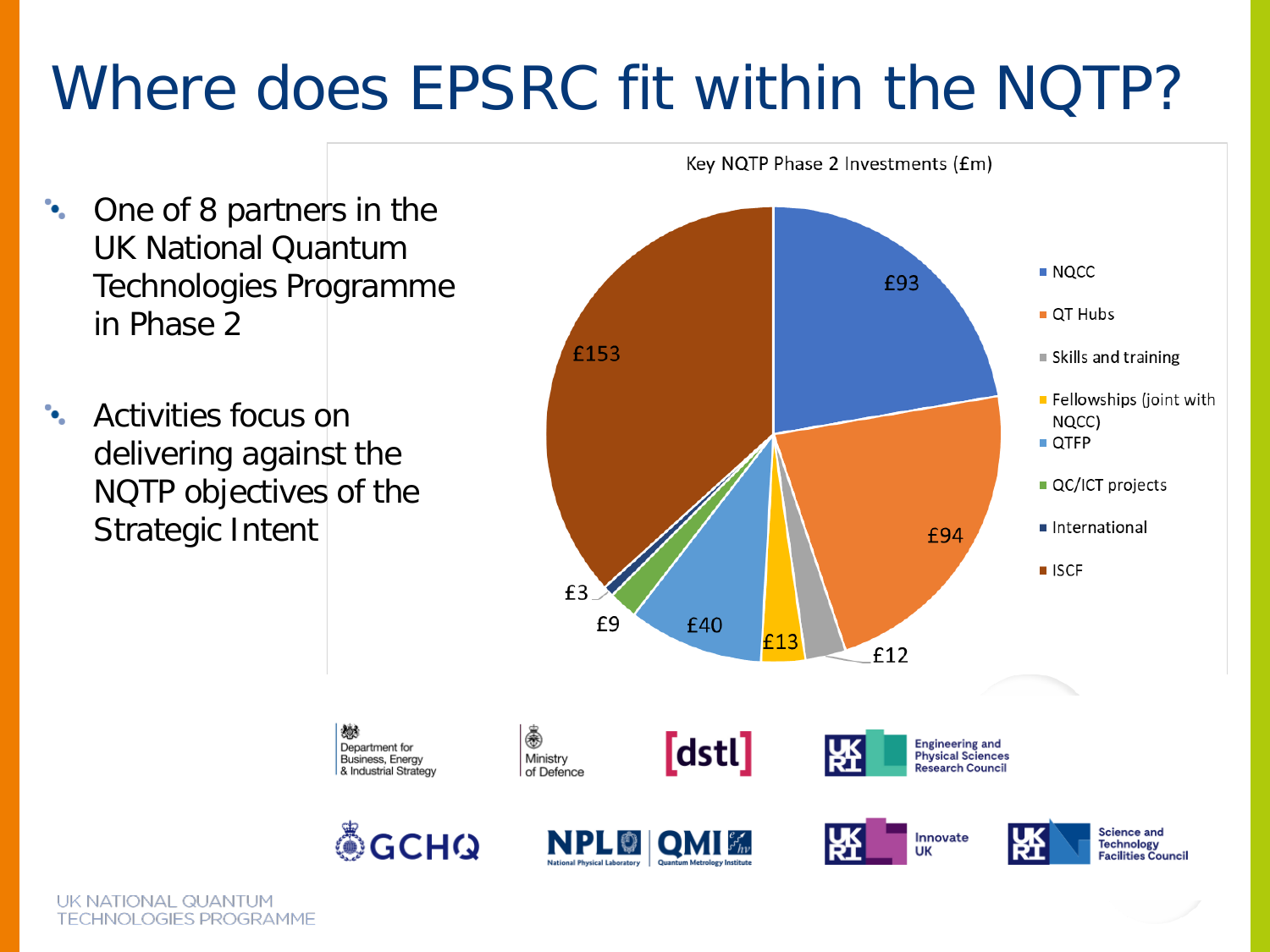# National Quantum Computing Centre

#### **NQCC launched September 2020**

- Investment of £93m by UKRI over 5 years through EPSRC and STFC, as part of the National Programme
- Facility located at Harwell Campus completion 2023
- Aim to work with government, industry and the research community to enable the delivery of quantum computing capabilities for the UK
- Focus on the challenge of scaling QC, and supporting growth of the wider UK ecosystem





UK NATIONAL QUANTUM **TECHNOLOGIES PROGRAMME**  www.nqcc.ac.uk nqccinfo@nqcc.ac.uk

**Science and Technology** 

**Facilities Council** 

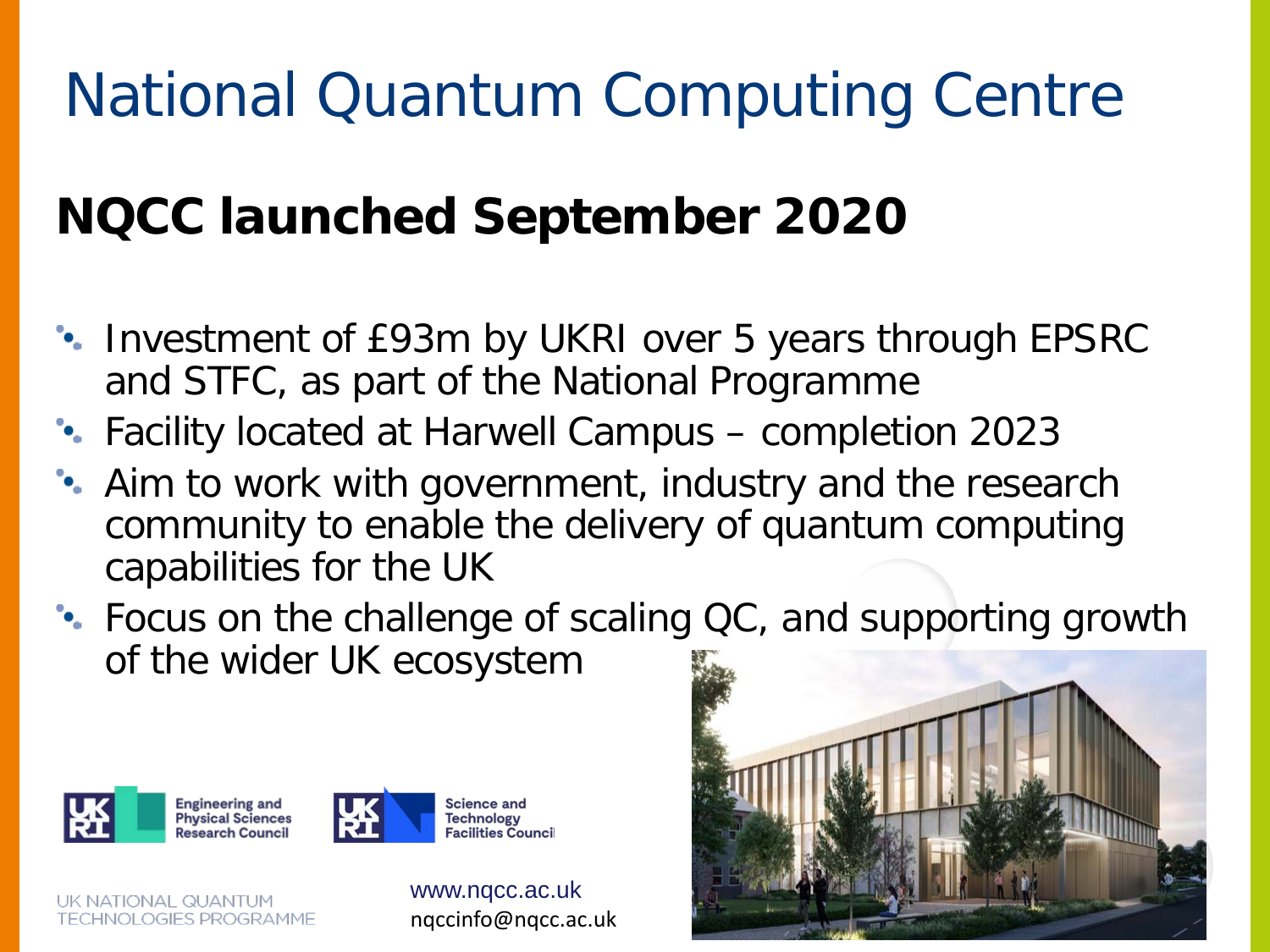# EPSRC Quantum Technologies Priority Themes

**Emerging quantum technology areas**

**Quantum for science users**

**Exploiting the Quantum Computing advantage**

**Engineering quantum technology systems**

- •Delivering the next generation of quantum technologies to secure a pipeline of emerging areas
- •Delivered through standard mode, strategic calls
- •Driving science through quantum technologies by working in partnership across research councils => NERC collaboration in progress
- •Delivered through strategic calls, QTFP
- •Support for a breadth of QC research and skills programmes to complement the NQCC priorities CC
- •Delivered through strategic calls e.g ICT/QC call, collaboration on quantum readiness programme
- •Overcoming engineering challenges such as reducing size, weight, power and cost of devices to meet user needs => workshop 10th May
- •Future funding opportunities planned

**TECHNOLOGIES PROGRAMME**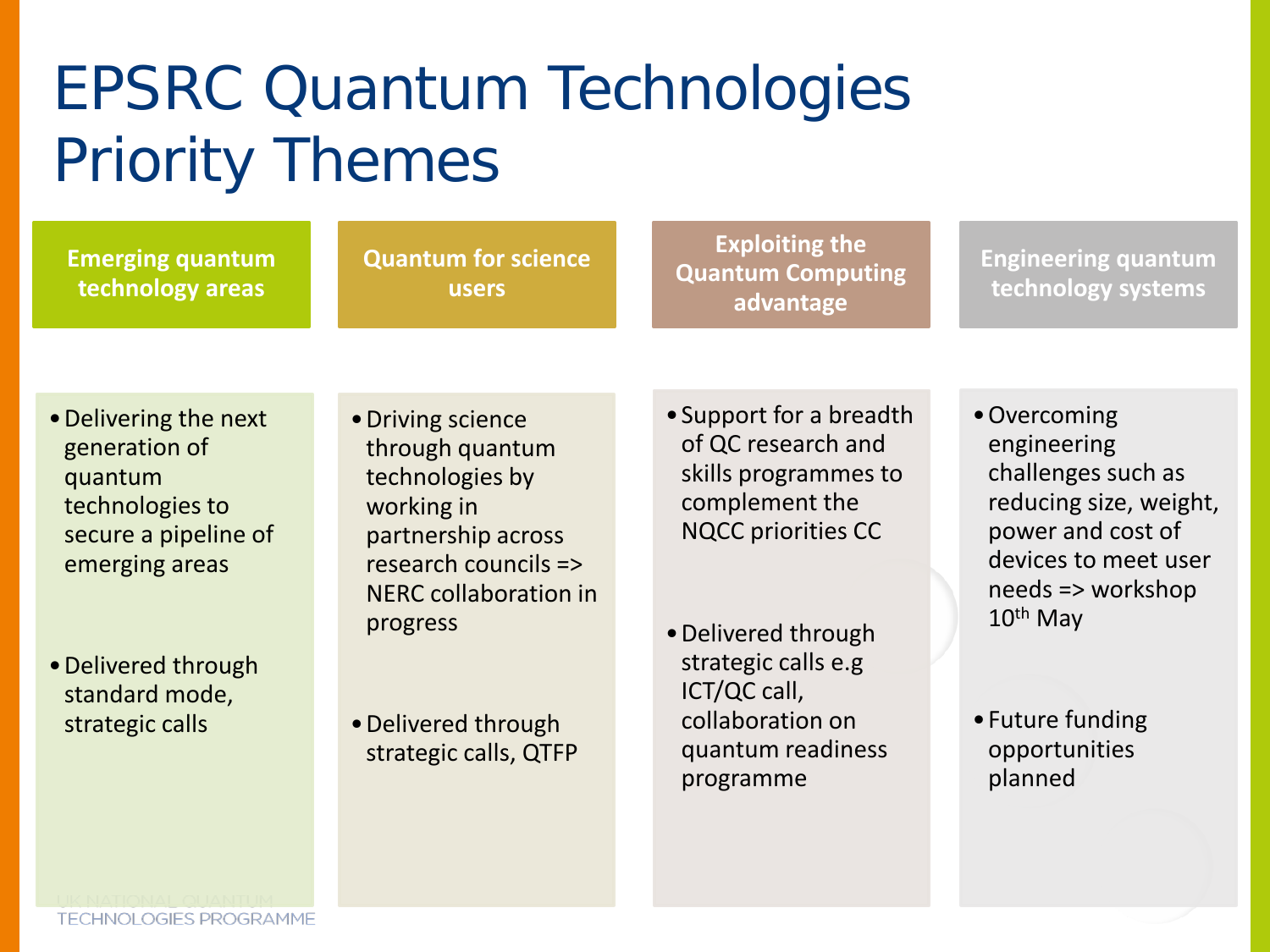# EPSRC Quantum Technologies Priorities

Priority activities for 22/23 ranging from investment, engagement and future planning

- **Support the 4 QT Hubs** as part of Phase 2: maintaining the technological research leadership that the UK has established in QT
- **NQCC (delivered by EPSRC/STFC):** Delivering this critical UK national centre to build UK capability and leadership in Quantum Computing
- **International collaboration:** to continue to accelerate research progress and knowledge sharing in new emerging areas across TRLs

**Materials for Quantum:** new network funded, community events coming soon

**UK NATIONAL QUANTUM TECHNOLOGIES PROGRAMME**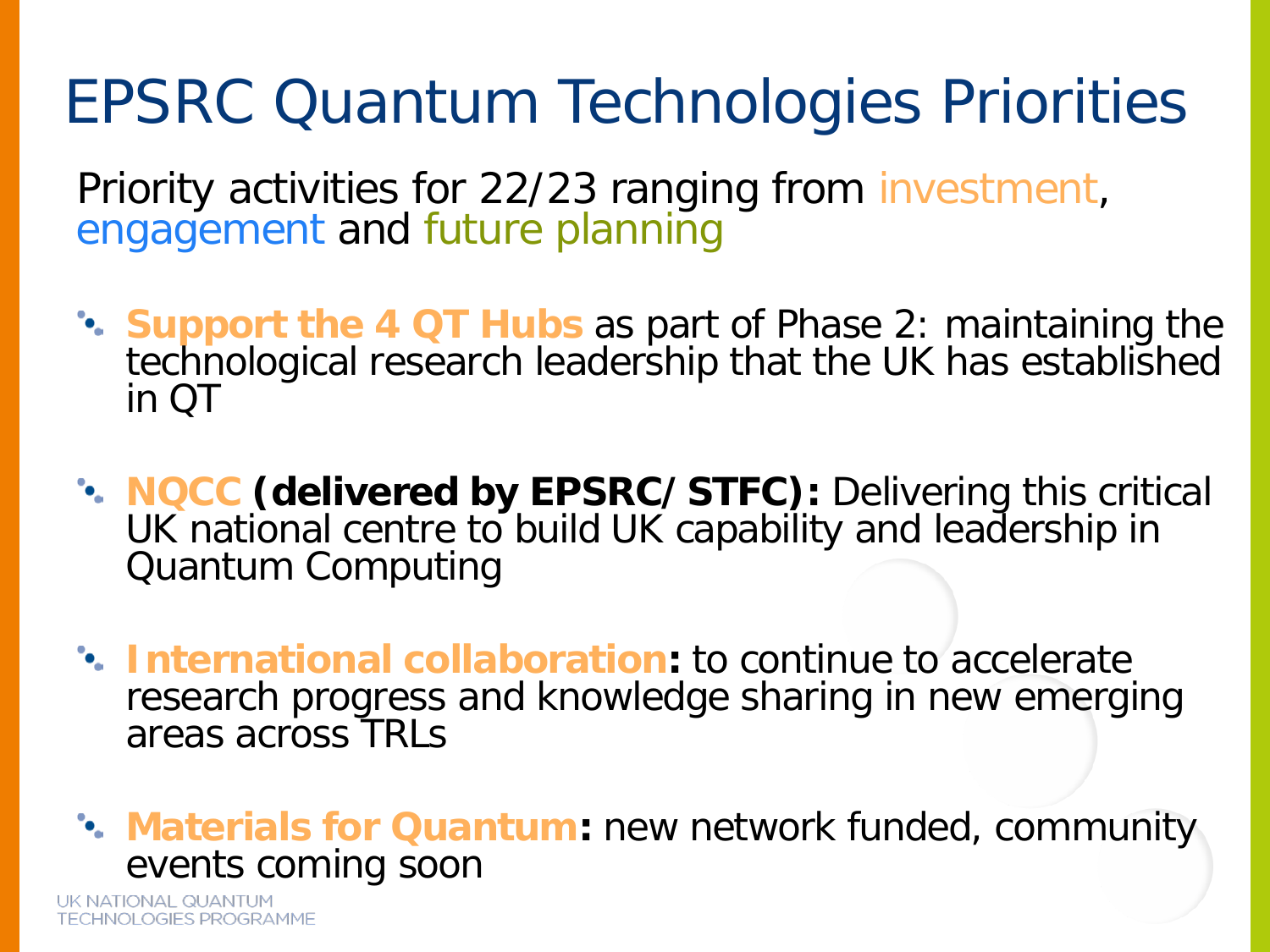# EPSRC Quantum Technologies Priorities

Priority activities for 22/23 ranging from investment, engagement for strategy development and future planning

- **Materials for Quantum:** new network funded, community events coming soon
- **Activities beyond Phase 2:** What funding mechanisms are most suitable for support of research excellence when the Phase 2 Hubs come to an end?
- **Training and skills:** focus on studentships (different routes and exploring possible priority areas)
- *International collaboration: Exploring new* collaborative routes

UK NATIONAL QUANTUM **TECHNOLOGIES PROGRAMME**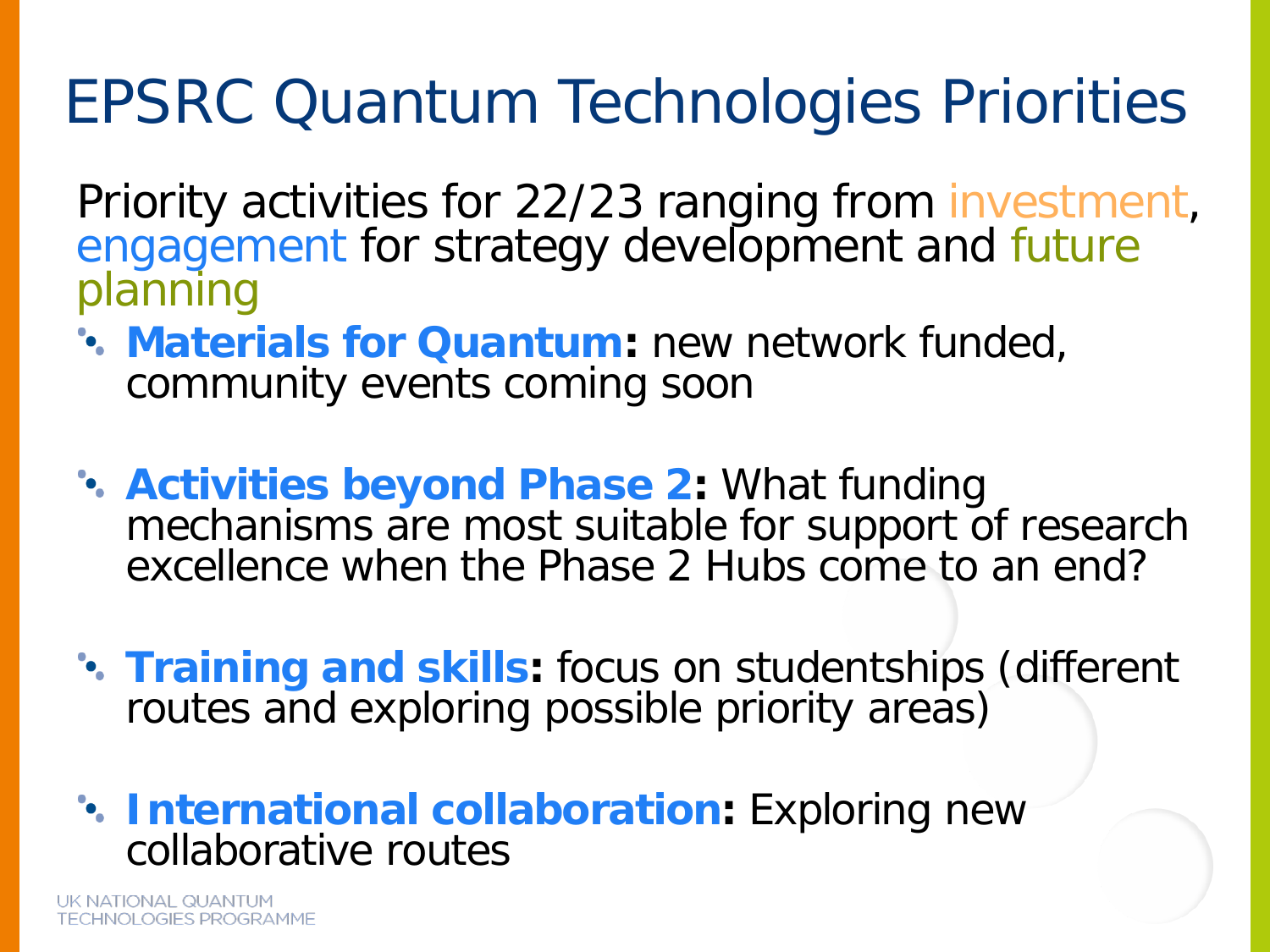# EPSRC Quantum Technologies Priorities

Priority activities for 22/23 ranging from investment, engagement and future planning

- **Activities beyond Phase 2: What funding** mechanisms are most suitable for support of research excellence when the Phase 2 Hubs come to an end?
- **Infrastructure:** Analyse appropriate actions following the SAB infrastructure report due May/June 22
- **EPSRC Strategic Delivery Plan:** Where can QT add value to or lead activities across EPSRC?
- **UK Government Quantum Strategy:** What role can EPSRC play in delivering the recommendations?

UK NATIONAL QUANTI **TECHNOLOGIES PROGRAMME**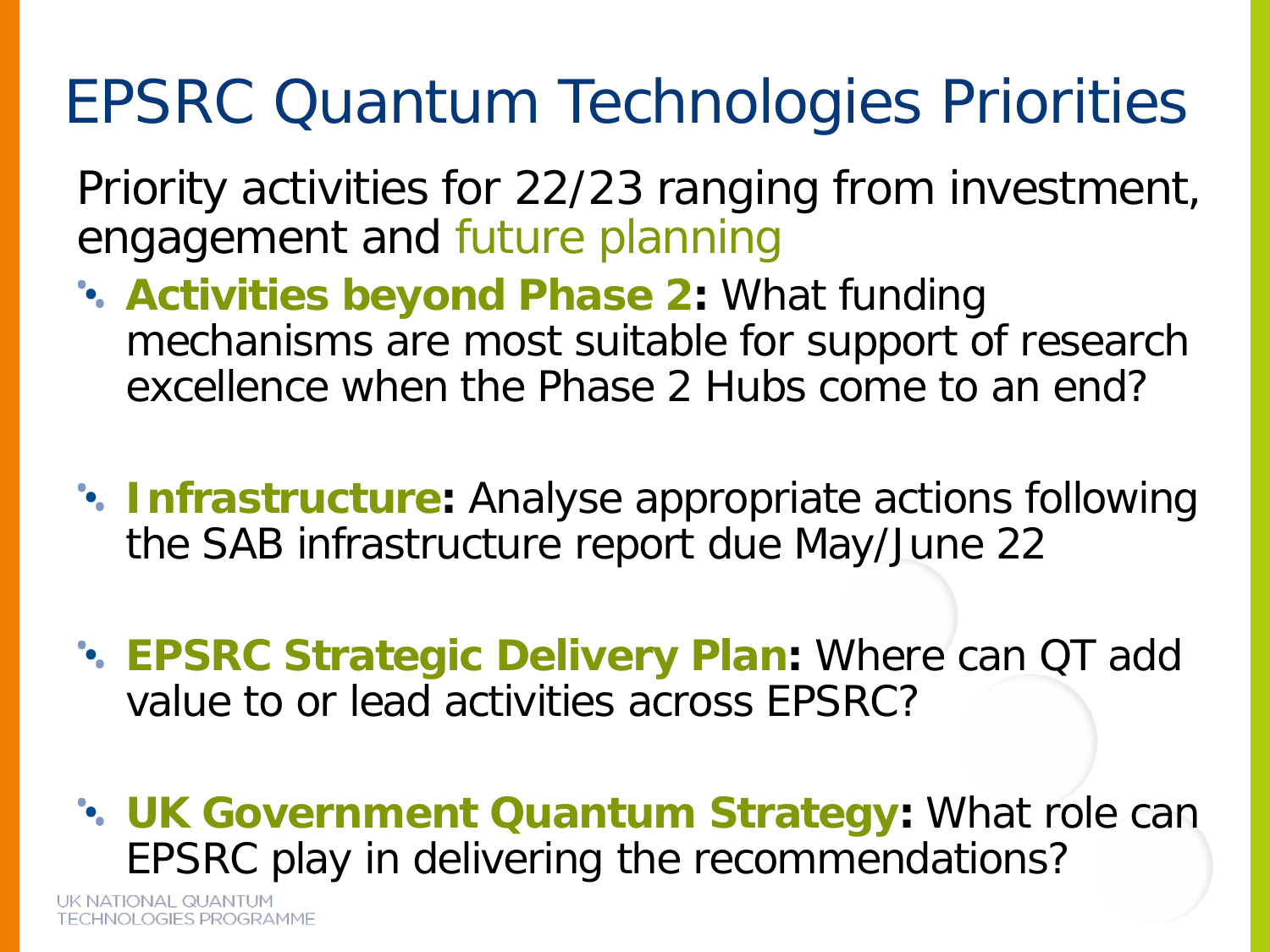### How can you support EPSRC's work?

- Share your priorities where are synergies?
- What are the emerging areas within QT?
- What are barriers/areas of concern in the community?
- What opportunities are you keen to engage in?
- Are you already part of EPSRC's peer review college?

**[https://epsrc.ukri.org/funding/assessmentprocess/college/memberselection/](https://eur01.safelinks.protection.outlook.com/?url=https%3A%2F%2Fepsrc.ukri.org%2Ffunding%2Fassessmentprocess%2Fcollege%2Fmemberselection%2F&data=04%7C01%7CAnke.Davis%40epsrc.ukri.org%7C5957f2814bfd46216a9e08d99dde2236%7C2dcfd016f9df488cb16b68345b59afb7%7C0%7C0%7C637714399643525278%7CUnknown%7CTWFpbGZsb3d8eyJWIjoiMC4wLjAwMDAiLCJQIjoiV2luMzIiLCJBTiI6Ik1haWwiLCJXVCI6Mn0%3D%7C1000&sdata=4AdJlym2oSbubh%2BPhr1yTFoJMvM5WWP7BVOJEwhFUy8%3D&reserved=0)**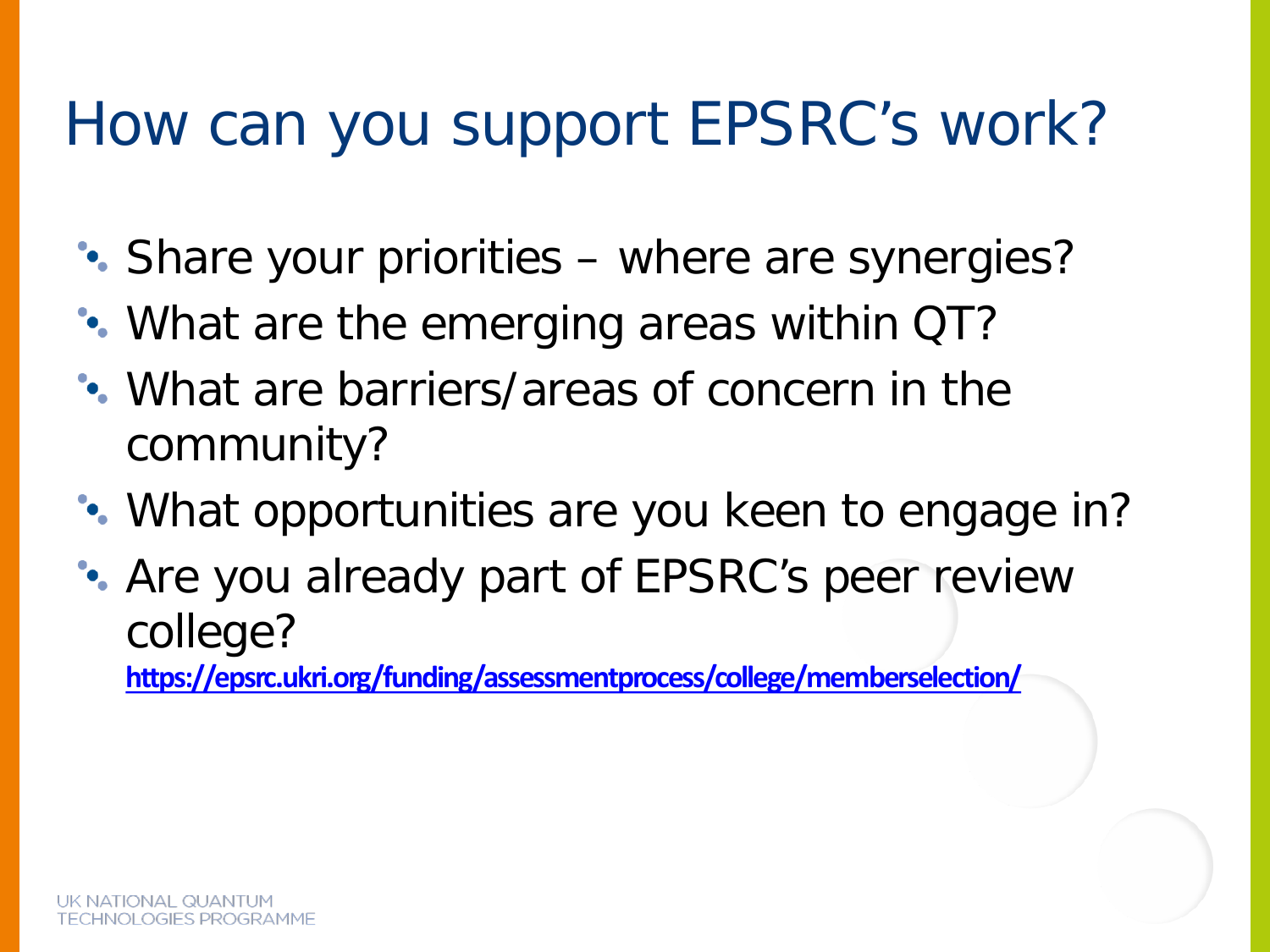#### EPSRC's International Strategy

- Research is an international endeavour and many of the challenges that we face are global. Our strategy for international engagement is to maintain the UK's position for high-quality research and training, and to provide opportunities for researchers to collaborate internationally.
- We want to ensure that the best UK research organisations are working with the best research organisations from the rest of the world. We work with key partners in the UK and abroad to help researchers and research organisations to get maximum value from international collaborations and opportunities.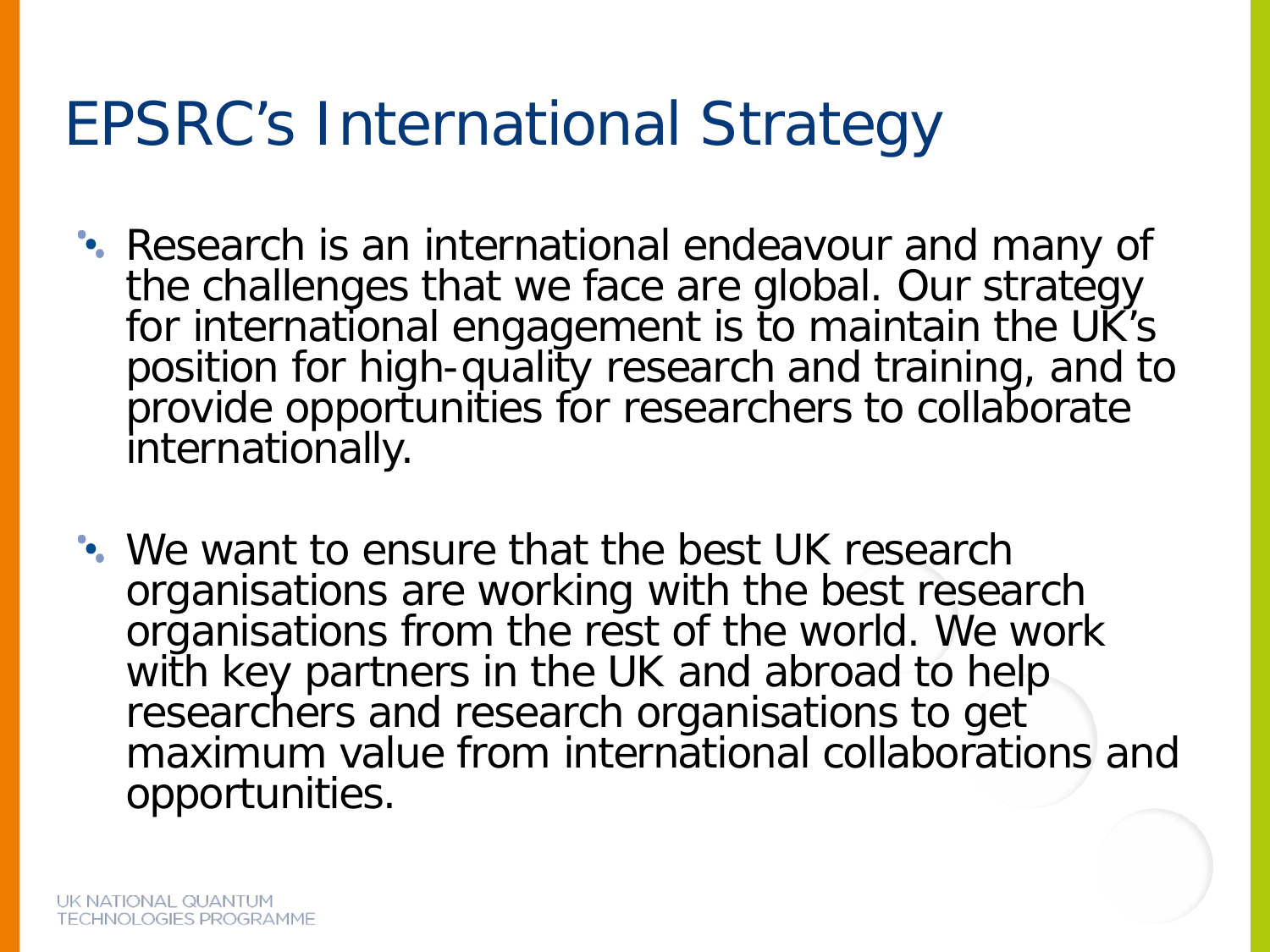# International funding opportunities through UKRI

- [Lead agency agreements](https://www.ukri.org/about-us/epsrc/relationships/international-agreements/lead-agency-agreement-with-the-nsf/): [apply](https://www.ukri.org/opportunity/epsrc-working-with-overseas-scientists/) through EPSRC Standard Mode for joint funding of projects with
	- USA (NSF) please note the current scope does not include Quantum Technologies
	- Brazil
	- Ireland
	- Luxembourg
- [Overseas Travel Grant](https://www.ukri.org/councils/epsrc/guidance-for-applicants/types-of-funding-we-offer/international-funding/overseas-travel-grants/)
- Visiting researcher: include a visit from an internationally-based expert as part of any standard mode proposal
- **[EPSRC Network Grant:](https://www.ukri.org/opportunity/epsrc-network-grant/) build interdisciplinary research** community – in the UK, international element optional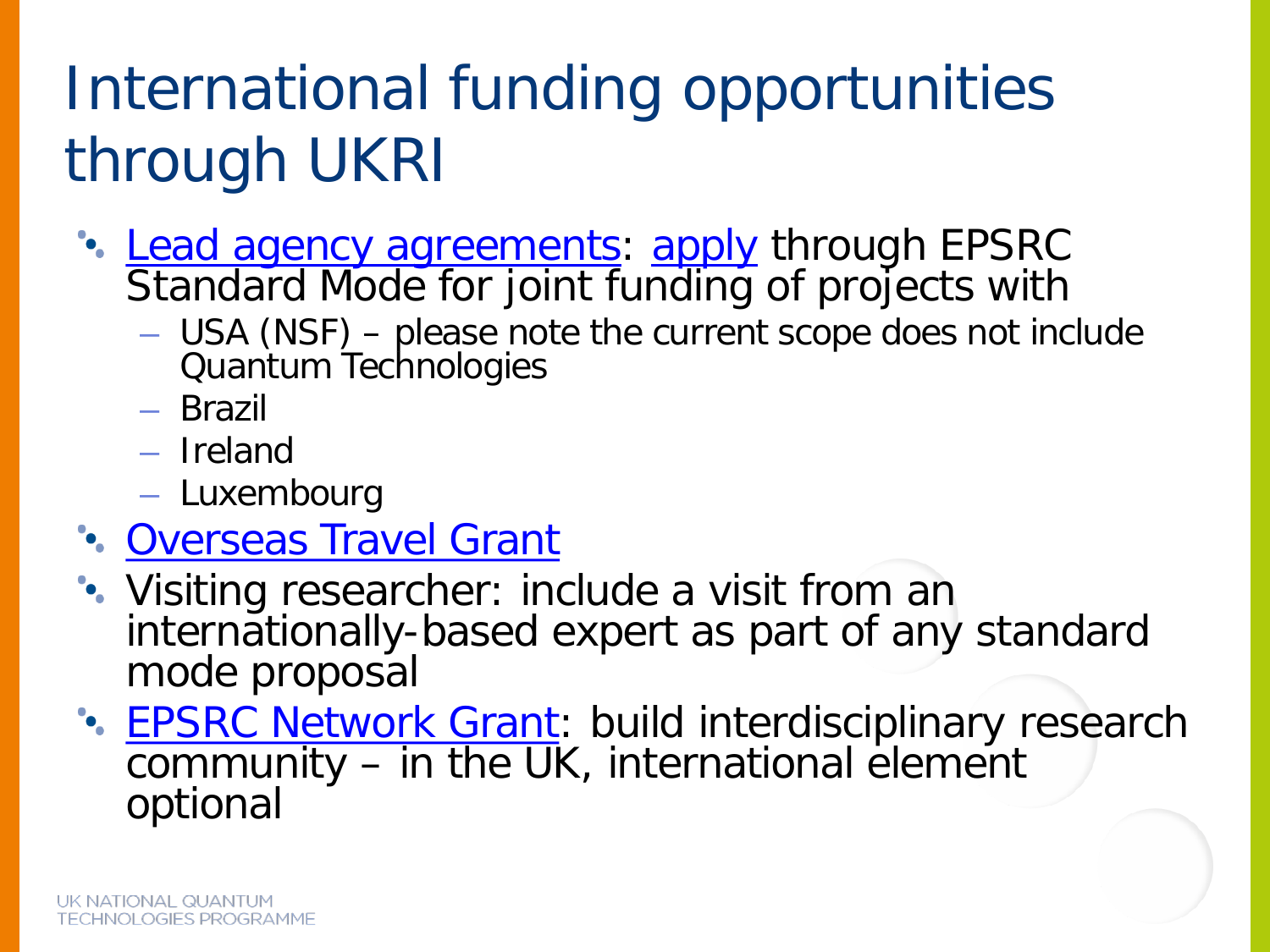## Horizon Europe

- Details on the Government confirmation on funding for successful UK applicants and guidance for applicants can be found on the UKRI website:
- [Horizon Europe: help for UK applicants –](https://www.ukri.org/apply-for-funding/horizon-europe/) UKRI [Horizon Europe guarantee notice and guidance –](https://www.ukri.org/publications/horizon-europe-guarantee-notice-and-guidance/) UKRI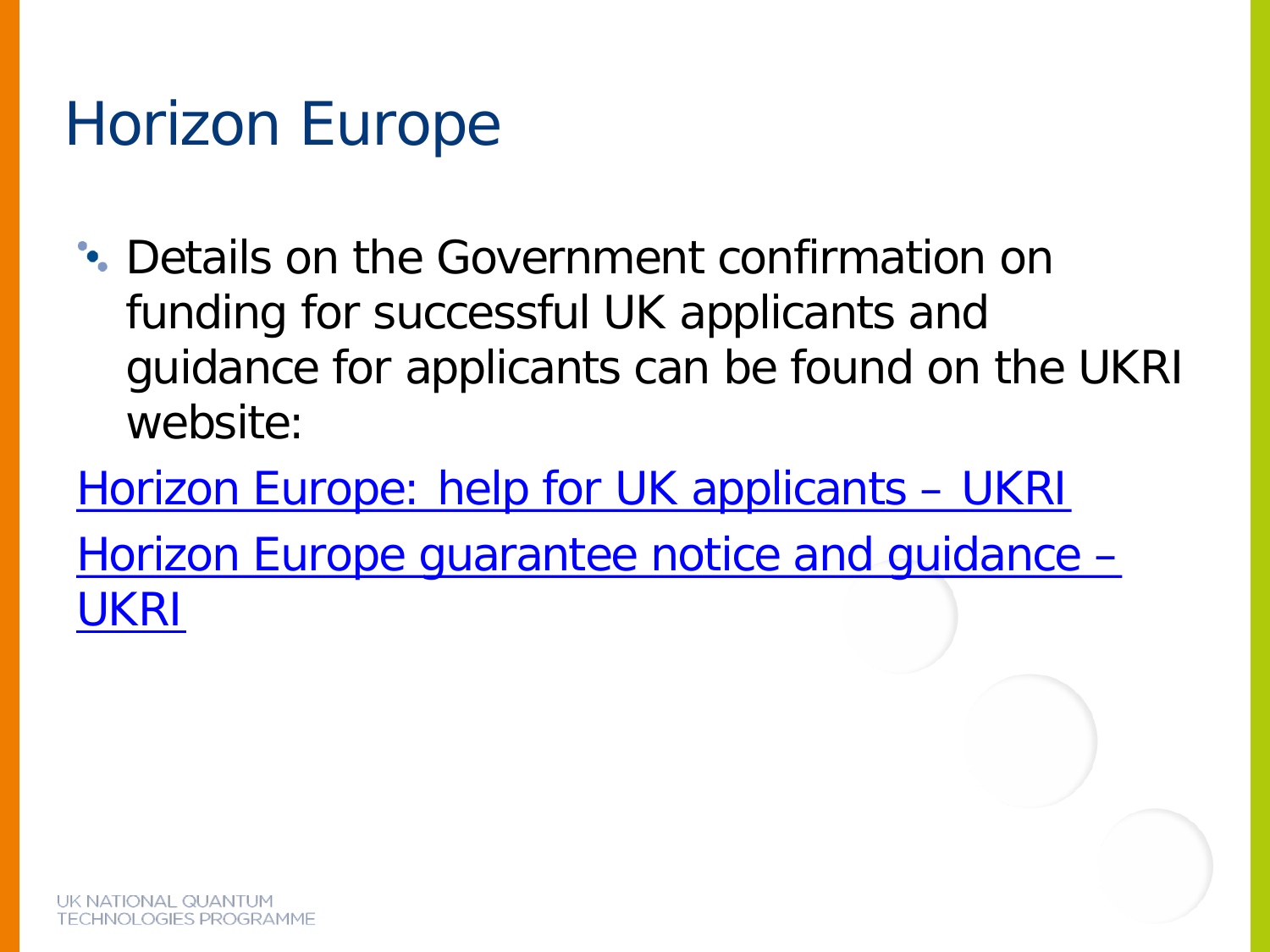

# **EPSRC Lead Agency Agreements**

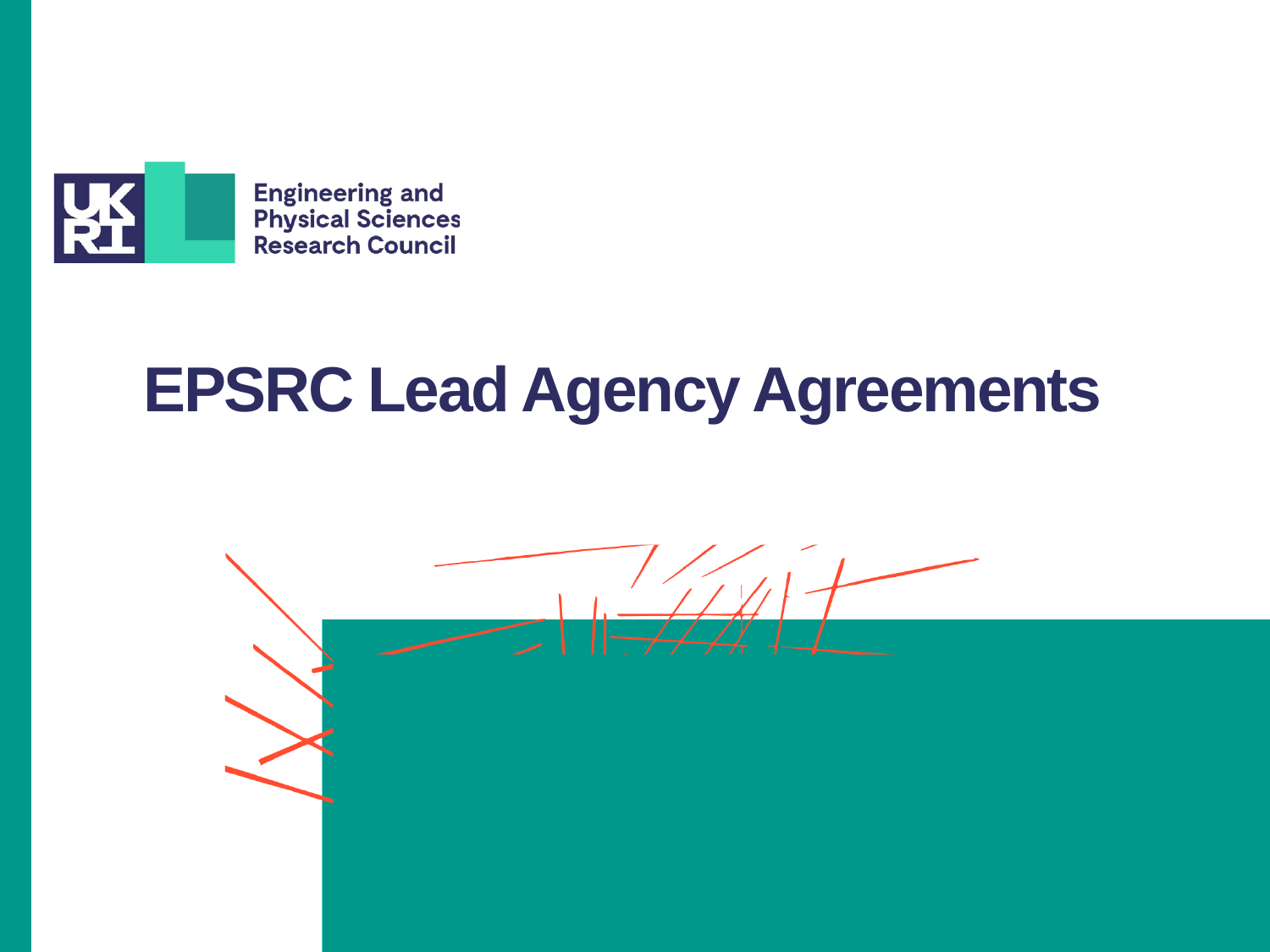# **What is a Lead Agency Agreement?**

- Lead Agency Agreements provide a framework for joint peer review of proposals by two funding agencies in different countries.
- One organisation takes the lead in managing the review process with an agreed level of participation by the other, and both agencies access the outcome of the review process and fund the costs of the successful applications in their respective countries.
- To reduce barriers to working internationally

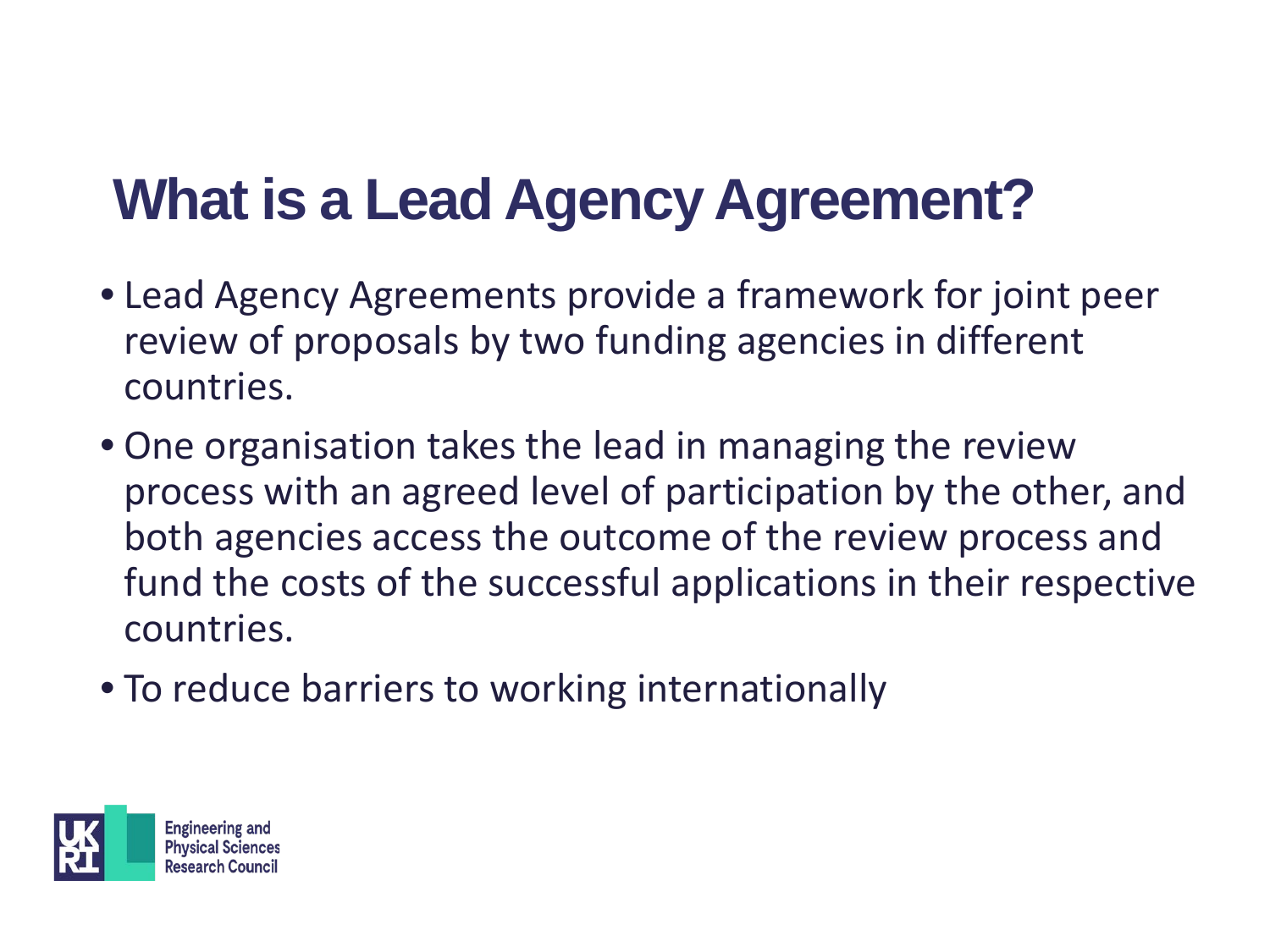#### **EPSRC Agreements**

- **Ireland**  Science Foundation Ireland (SFI)
- **Luxembourg** National Research Fund (FNR) *Fonds National de la Recherche*
- **Sao Paulo, Brazil**  Sao Paulo Research Fund (FAPESP) *Fundação de Amparo à Pesquisa do Estado de São Paulo*
- **USA** National Science Foundation (NSF)\*

\*Between Engineering, ICT and Manufacturing the Future Themes and three divisions of the NSF Directorate of Engineering (ENG) Division of Chemical, Bioengineering, Environmental and Transport Systems (CBET), Division of Civil, Mechanical and Manufacturing Innovation (CMMI) and the Division of Electrical, Communications and Cyber Systems (ECCS) and between Mathematical Sciences Theme and the NSF Directorate for Mathematical and Physical Sciences (MPS), Division of Mathematical Sciences (DMS).





**Engineering and Physical Sciences Research Council**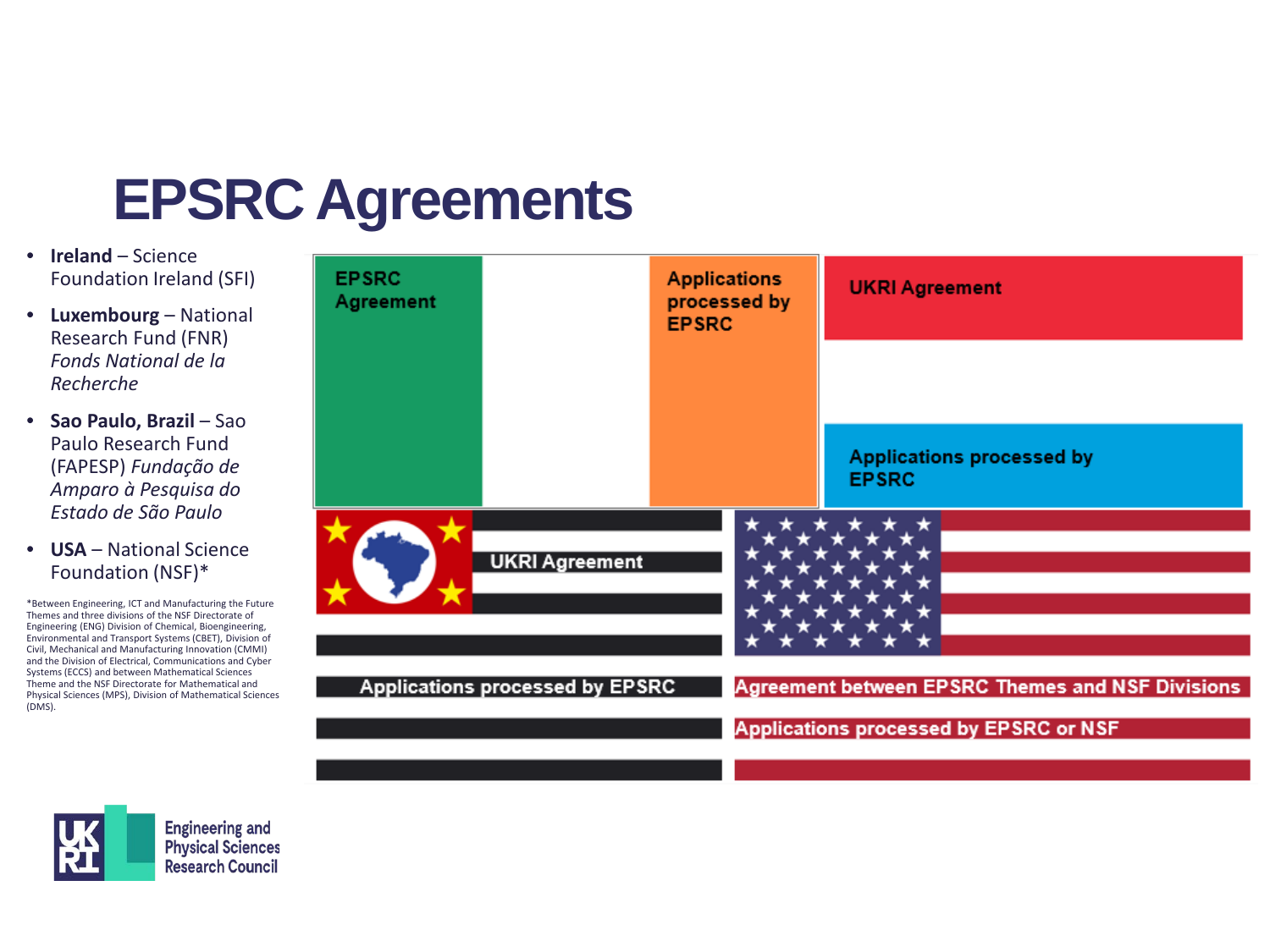

# **NSF Lead Agency Agreement**





**Engineering and Physical Sciences Research Council**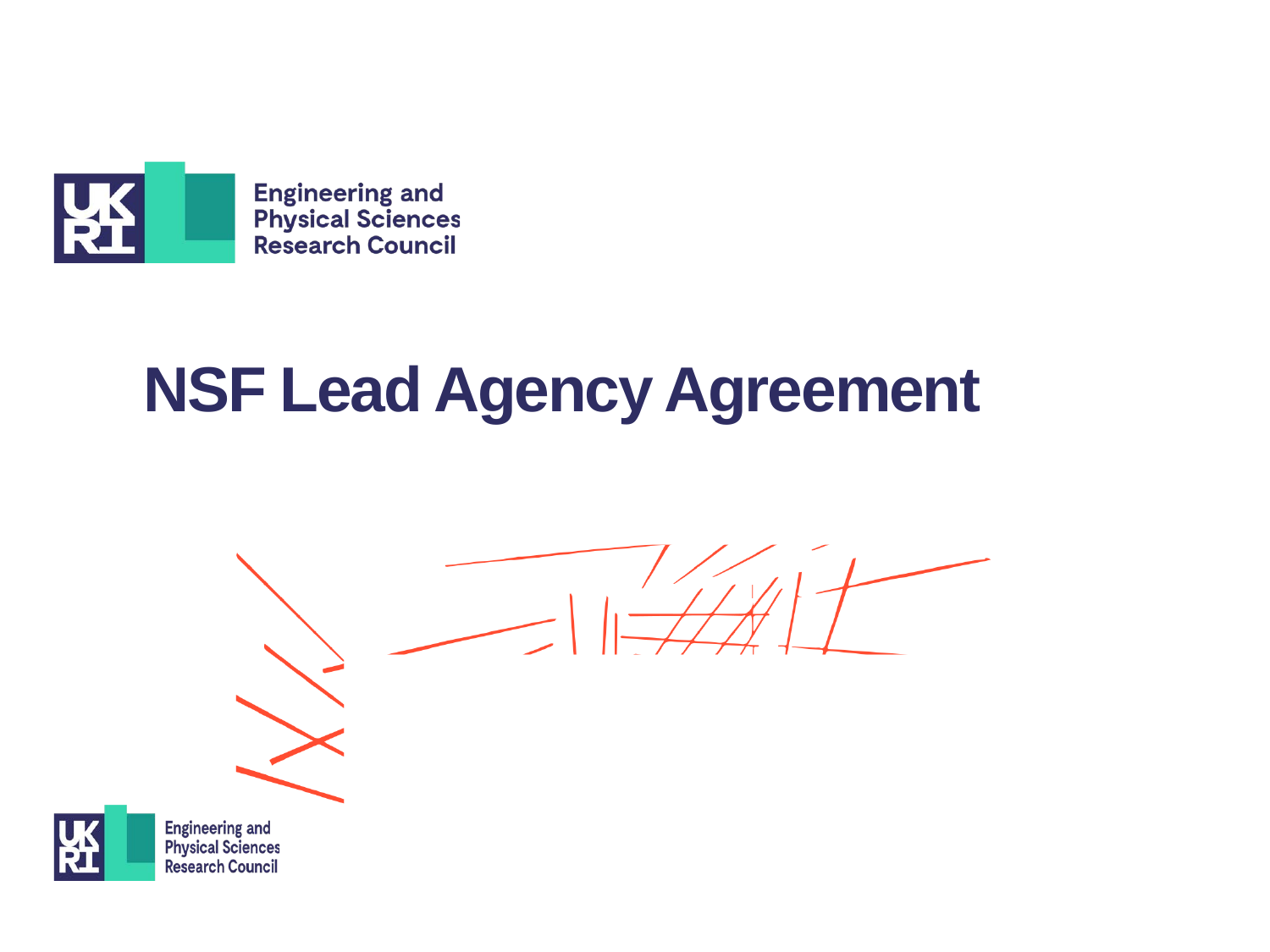### **General Information**

- Applications are processed according to the lead partners normal procedures and in accordance with the lead agency's review criteria.
- Standard mode only
- Proposals are expected to adhere to typical proposal sizes and durations.
- NSF can nominate experts to be involved in the EPSRC peer review process on a case-by-case basis.
- Funding by EPSRC and NSF is decided by the appropriate EPSRC Theme Lead in consultation with NSF following the recommendation of the EPSRC panel.

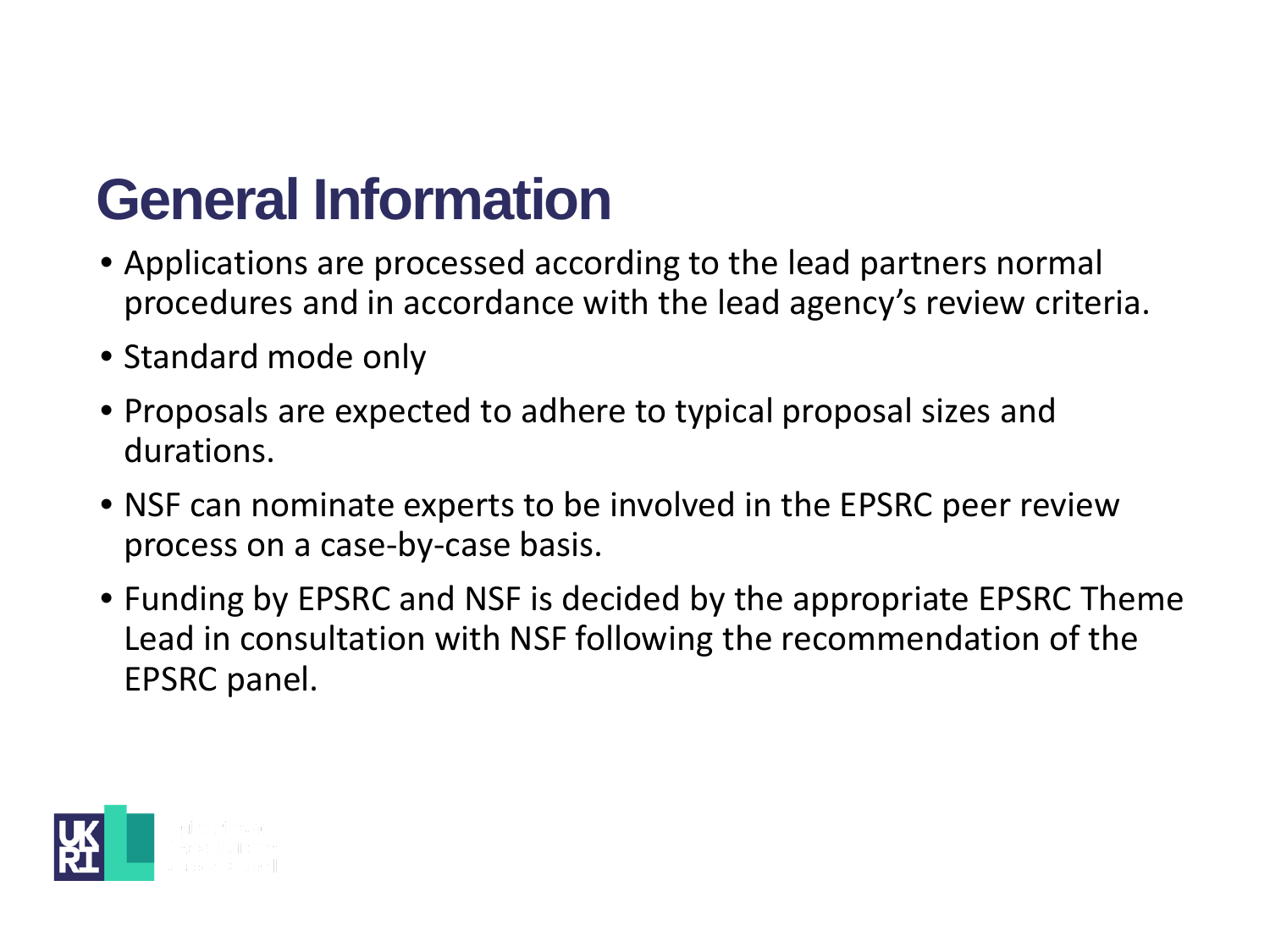#### **SFI/FNR/FAPESP Lead Agency Agreements – Similarities**

- EPSRC will fund UK researchers and Partner Agency will fund international researchers
- Applications should follow standard format and will be processed according to EPSRC's standard peer review procedures

#### Prior to submission

- Submit an Expression of Interest (EoI) a minimum of three months/60 days (USA) before planned full proposal submission
- EoI form is on the website
- EPSRC and Partner Agency will assessed remit and eligibility.

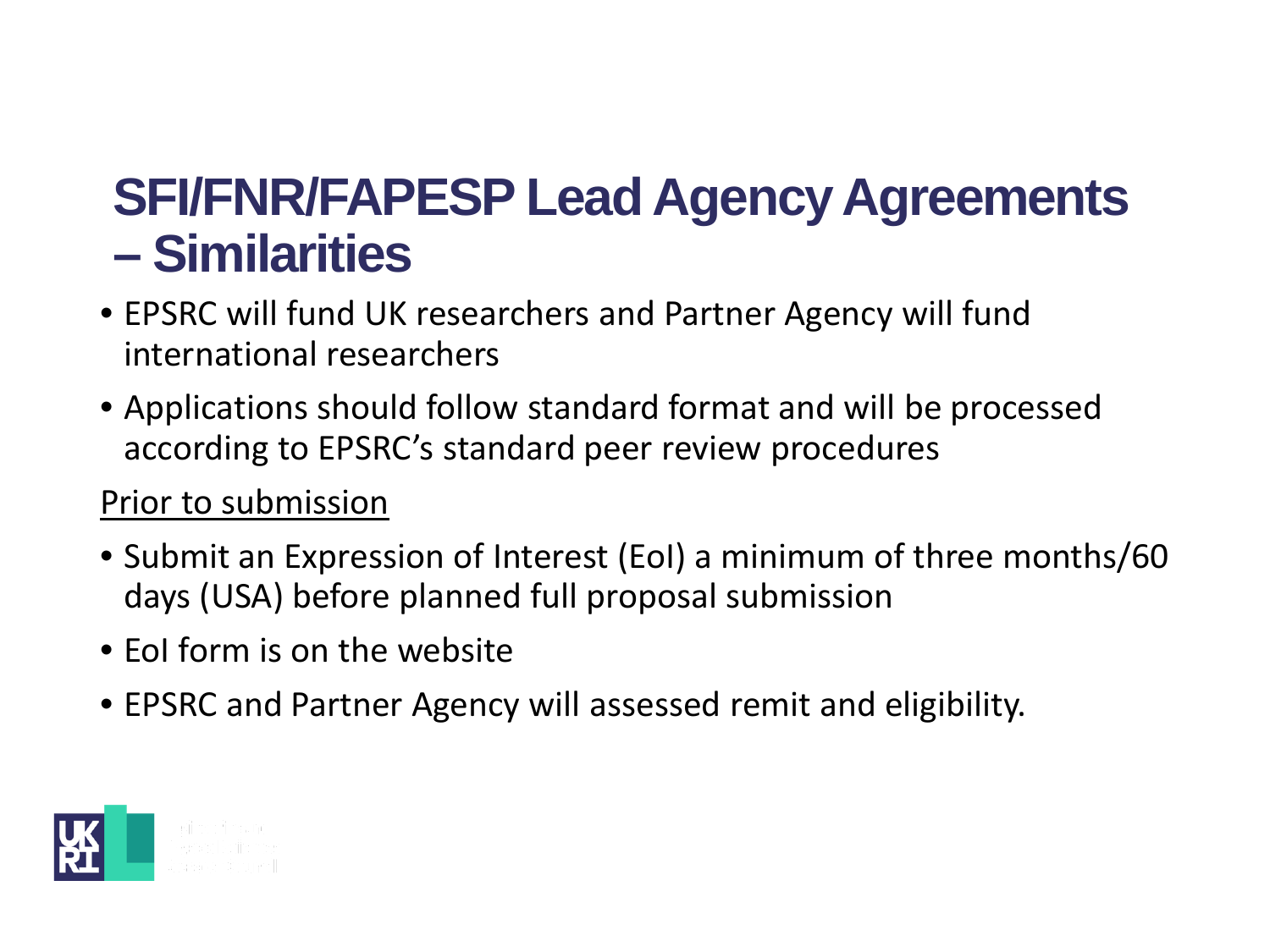#### **SFI/FNR/FAPESP Lead Agency Agreements – Similarities**

#### Full proposal submission

- Title should be include partner agency code e.g. EPSRC-SFI, CBET-EPSRC
- International collaborating research organisation should be added as Project Partner, with funding request from Partner Agency as the Project Partner contribution figure
- International research information should be included in Track record and scientific case for the international components of the project in your Case for Support.
- JoR include justification of international researcher's costs

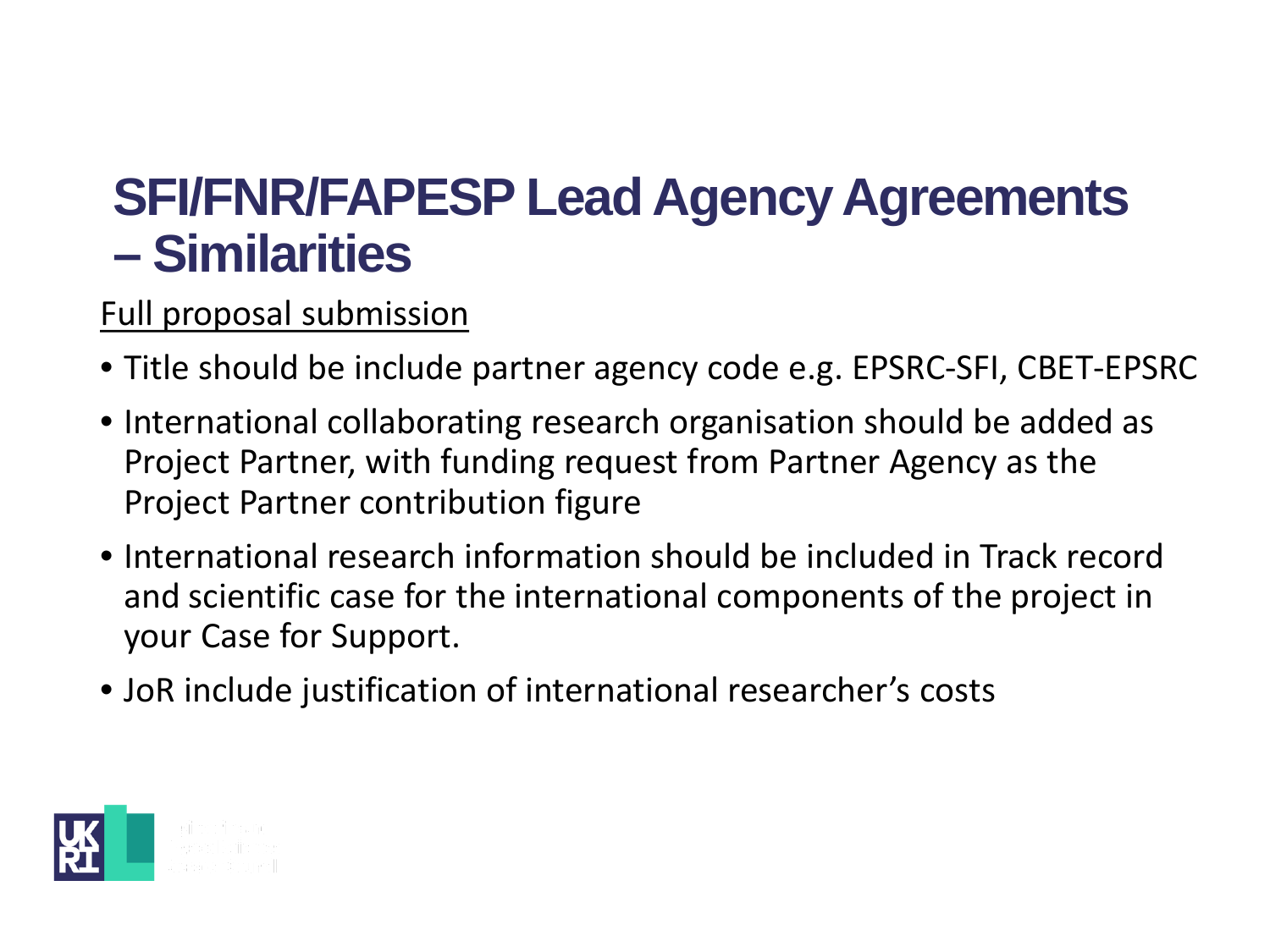#### **SFI/FNR/FAPESP Lead Agency Agreement – Differences**

- SFI documents required included as 'Other Attachment'
- maximum cost of  $\epsilon$ 500,000 for direct costs additional contribution to overhead costs will also be made by SFI
- FNR INTER Budget form and INTER Budget Details form included as 'Other Attachment'
- Nominated experts may be involved in the peer review process



- Sao Paulo research should make submission through SAGe
- Nominated experts may be involved in the peer review process

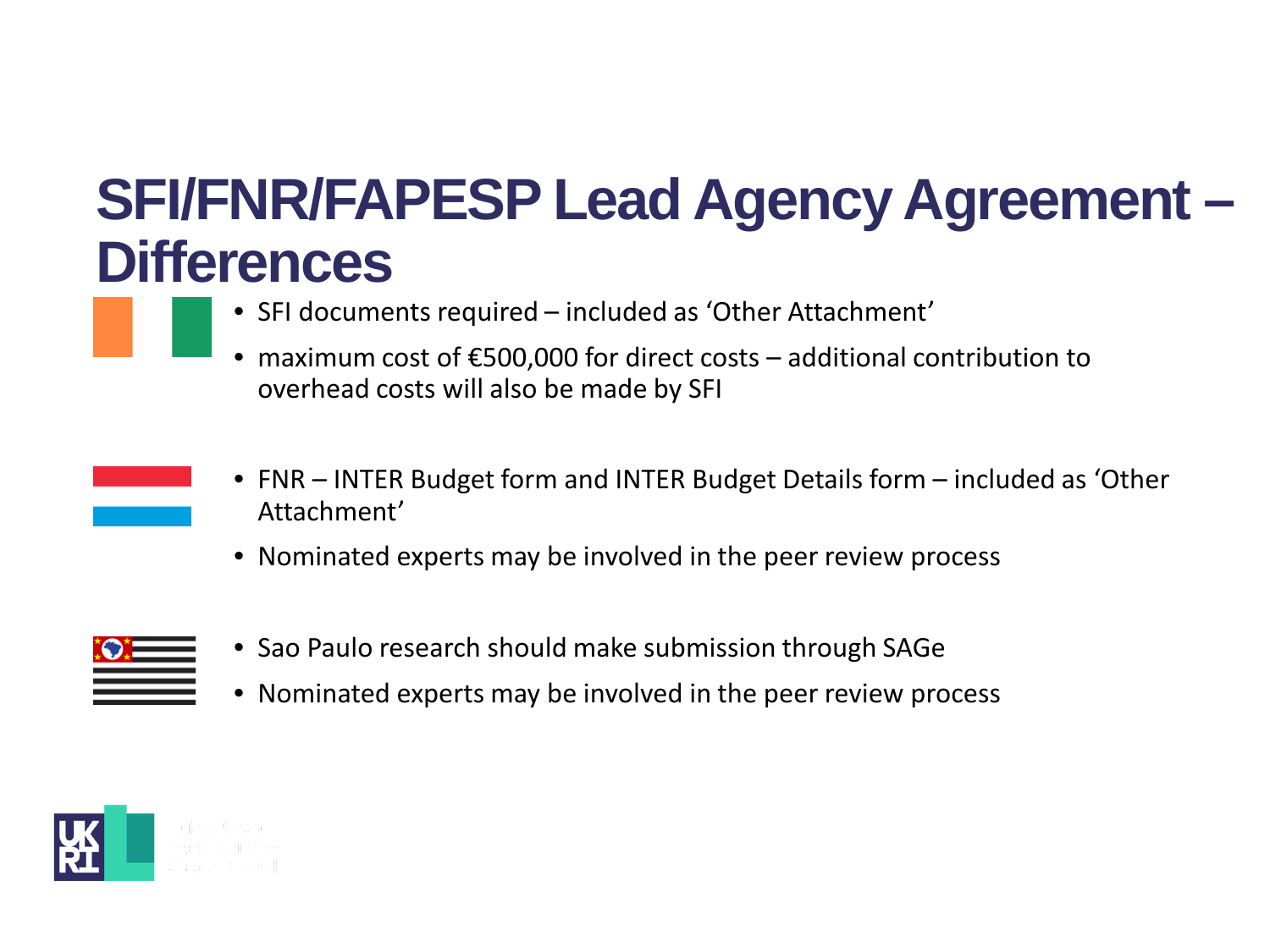#### **What's Next/Contacts**

- Updating the agreement simplifying and broadening
- International Team [International@epsrc.ukri.org](mailto:International@epsrc.ukri.org)
- International Senior Manager Clare Williamson [Clare.Williamson@epsrc.ukri.org](mailto:Clare.Williamson@epsrc.ukri.org)
- NSF Lead Agency Agreement Contacts
	- Engineering Naomi South
	- Mathematics Victoria Lund
	- Manufacturing the Future Stephanie Williams
	- ICT Jo Humphries

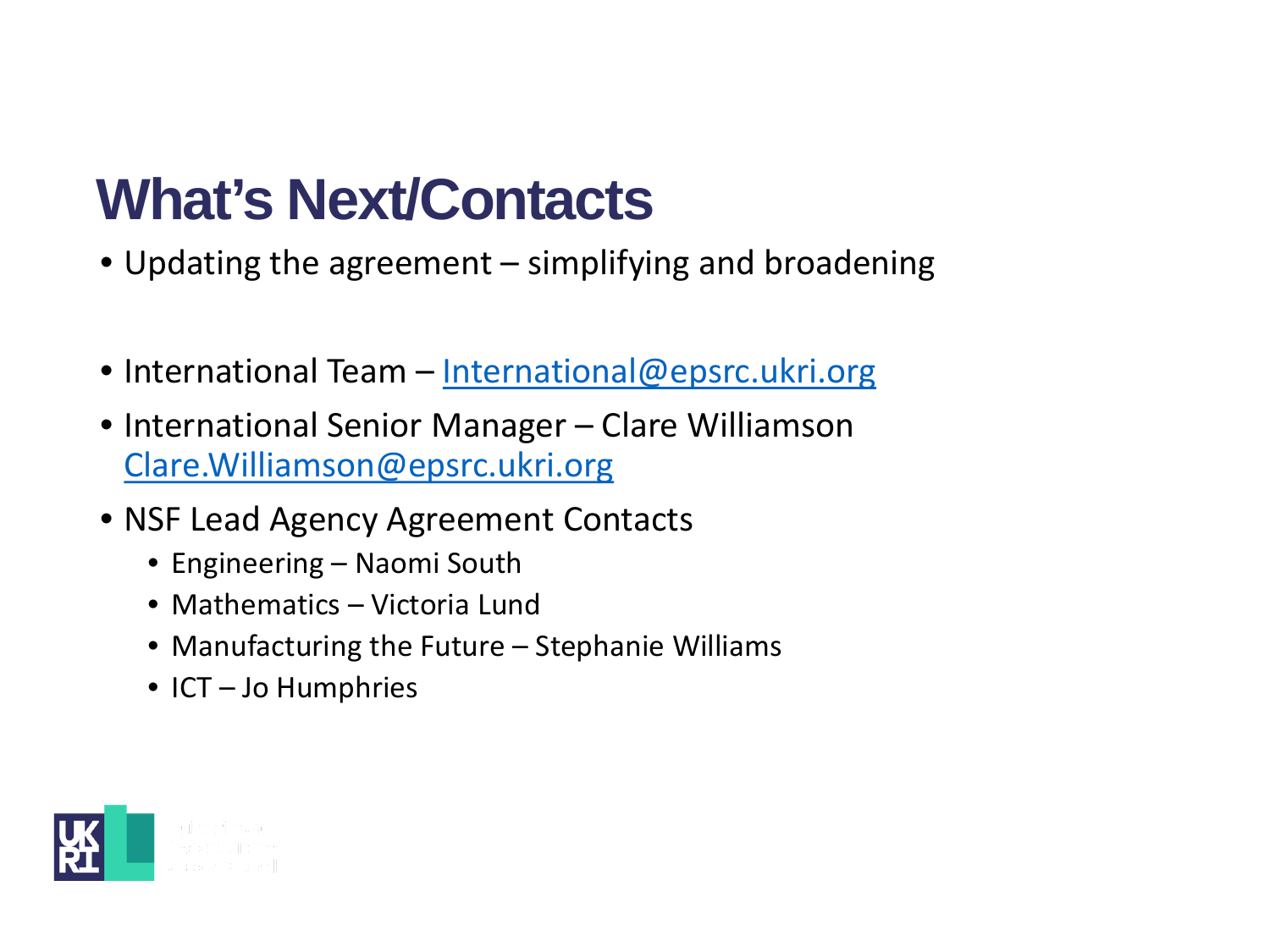

**Engineering and Physical Sciences Research Council** 

# Thank you